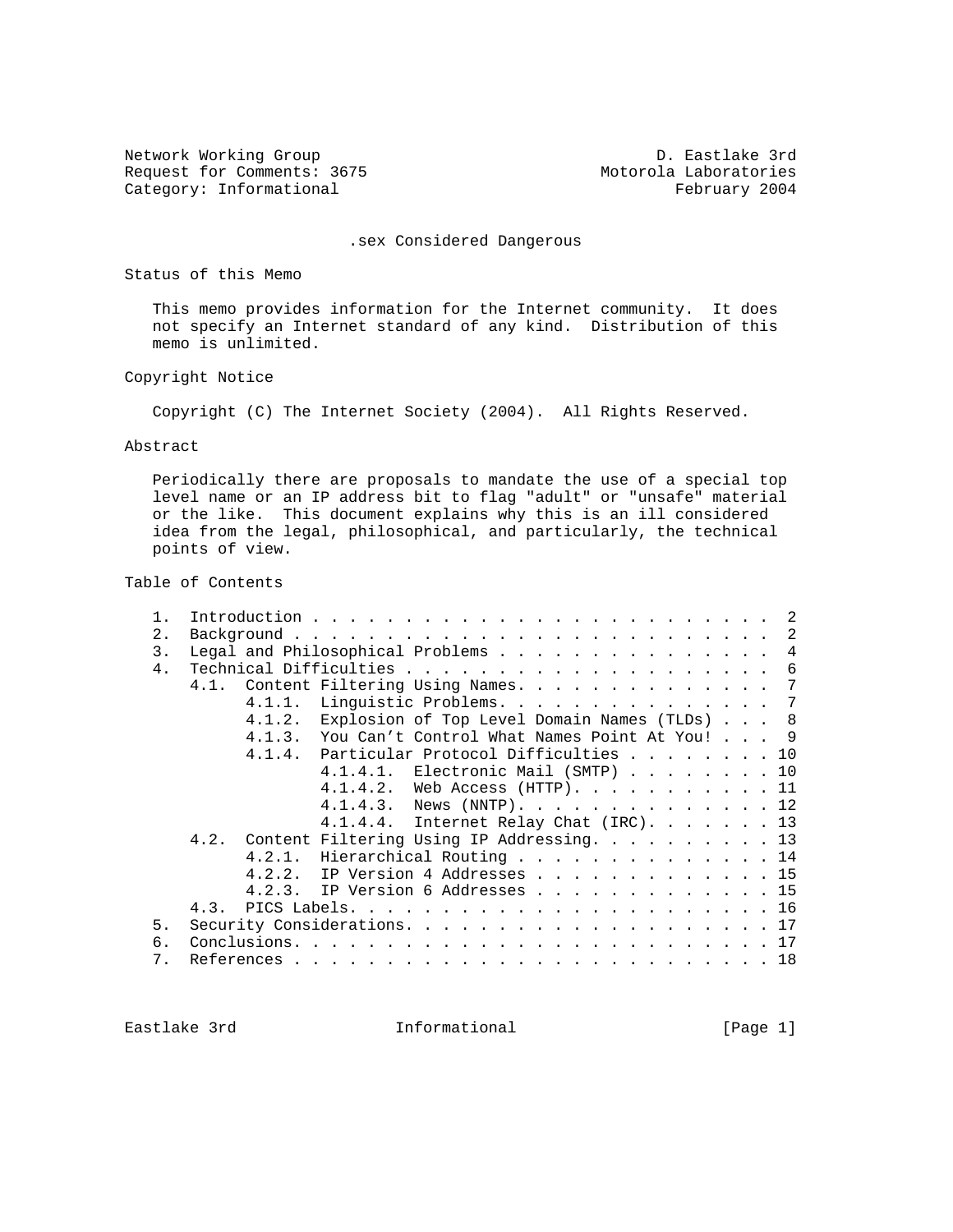|  | 7.1. Normative References 18    |  |  |  |  |  |  |  |  |  |  |
|--|---------------------------------|--|--|--|--|--|--|--|--|--|--|
|  | 7.2. Informative References 19  |  |  |  |  |  |  |  |  |  |  |
|  |                                 |  |  |  |  |  |  |  |  |  |  |
|  |                                 |  |  |  |  |  |  |  |  |  |  |
|  | 10. Full Copyright Statement 22 |  |  |  |  |  |  |  |  |  |  |
|  |                                 |  |  |  |  |  |  |  |  |  |  |

# 1. Introduction

 Periodically there are proposals to mandate the use of a special top level name or an IP address bit to flag "adult" or "unsafe" material or the like. This document explains why this is an ill considered idea from the legal, philosophical, and the technical points of view.

#### 2. Background

 The concept of a .sex, .xxx, .adult, or similar top-level domain in which it would be mandatory to locate salacious or similar material is periodically suggested by some politicians and commentators. Other proposals have included a domain reserved exclusively for material viewed as appropriate for minors, or using IP address bits or ranges to segregate content.

 In an October 1998 report accompanying the Child Online Protection Act, the House Commerce committee said, "there are no technical barriers to creating an adult domain, and it would be very easy to block all websites within an adult domain". The report also said that the committee was wary of regulating the computer industry and that any decision by the U.S. government "will have international consequences" [HOUSEREPORT].

 British Telecom has backed adult top-level domains, saying in a 1998 letter to the U.S. Department of Commerce that it "strongly supported" that plan. The reason: "Sexually explicit services could then be legally required to operate with domain names in this gTLD [that] would make it much simpler and easier to control access to such sites..." [BT]. One of ICANN's progenitors, the GTLD-MOU committee, suggested a "red-light-zone" top-level domain in a September 1997 request for comment [GTLD-MOU].

 Some adult industry executives have endorsed the concept. In 1998, Seth Warshavsky, president of the Internet Entertainment Group, told the U.S. Senate Commerce committee that he would like to see a .adult domain. "We're suggesting the creation of a new top-level domain called '.adult' where all sexually explicit material on the Net would reside," Warshavsky said in an interview at the time [WARSHAVSKY].

Eastlake 3rd **Informational** [Page 2]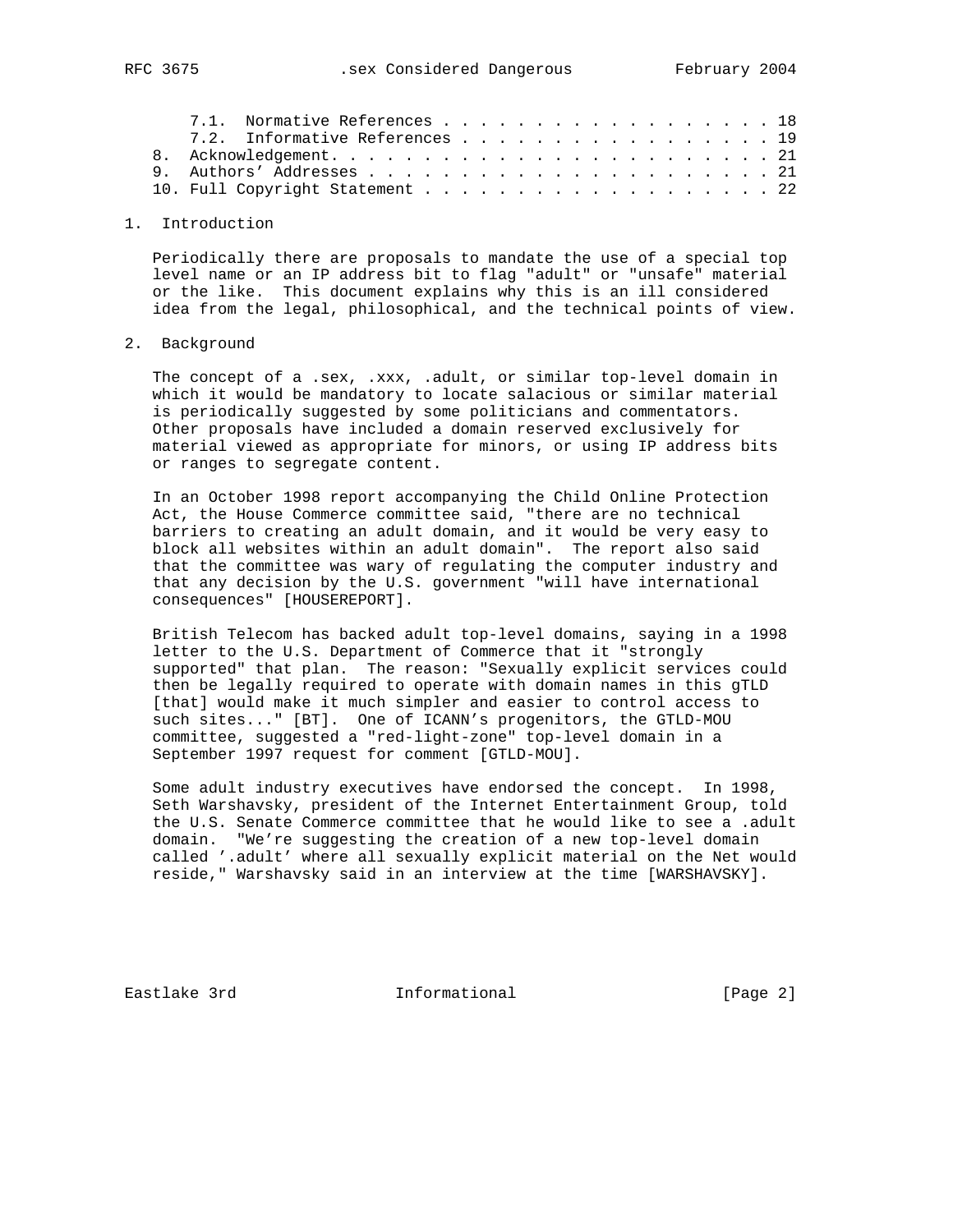More recently, other entrepreneurs in the industry have said that they do not necessarily object to the creation of an adult domain as long as they may continue to use .com.

 Conservative groups in the U.S. say they are not eager for such a domain, and prefer criminal laws directed at publishers and distributors of sexually-explicit material. The National Law Center for Children and Families in Fairfax, Virginia, said in February 2001 that it did not favor any such proposal. For different reasons, the American Civil Liberties Union and other civil liberties groups also oppose it.

 Sen. Joseph Lieberman, the U.S. Democratic Party's vice presidential nominee, endorsed the idea at a June 2000 meeting of the federal Commission on Child Online Protection. Lieberman said in a prepared statement that "we would ask the arbiters of the Internet to simply abide by the same standard as the proprietor of an X-rated movie theater or the owner of a convenience store who sells sexually explicit magazines" [LIEBERMAN].

 In the 1998 law creating this commission, the U.S. Congress required the members to investigate "the establishment of a domain name for posting of any material that is harmful to minors", The commission devoted a section of its October 2000 report to that topic. It concluded that both a .xxx and a .kids domain are technically possible, but would require action by ICANN. The report said that an adult domain might be only "moderately effective" and raises privacy and free speech concerns [COPAREPORT].

 The commission also explored the creation of a so-called red zone or green zone for content by means of allocation of a new set of IP addresses under IPv6. Any material not in one of those two zones would be viewed as in a gray zone and not necessarily appropriate or inappropriate for minors. Comments from commissioners were largely negative: "Effectiveness would require substantial effort to attach content to specific IP numbers. This approach could potentially reduce flexibility and impede optimal network performance. It would not be effective at blocking access to chat, newsgroups, or instant messaging".

 In October 2000, ICANN rejected a .xxx domain during its initial round of approving additional top-level domains. The reasons are not entirely clear, but former ICANN Chairwoman Esther Dyson said that the adult industry did not entirely agree that such a domain would be appropriate. One .xxx hopeful, ICM Registry of Ontario, Canada, in December 2000 asked ICANN to reconsider its decision [ICM-REGISTRY].

Eastlake 3rd **Informational** [Page 3]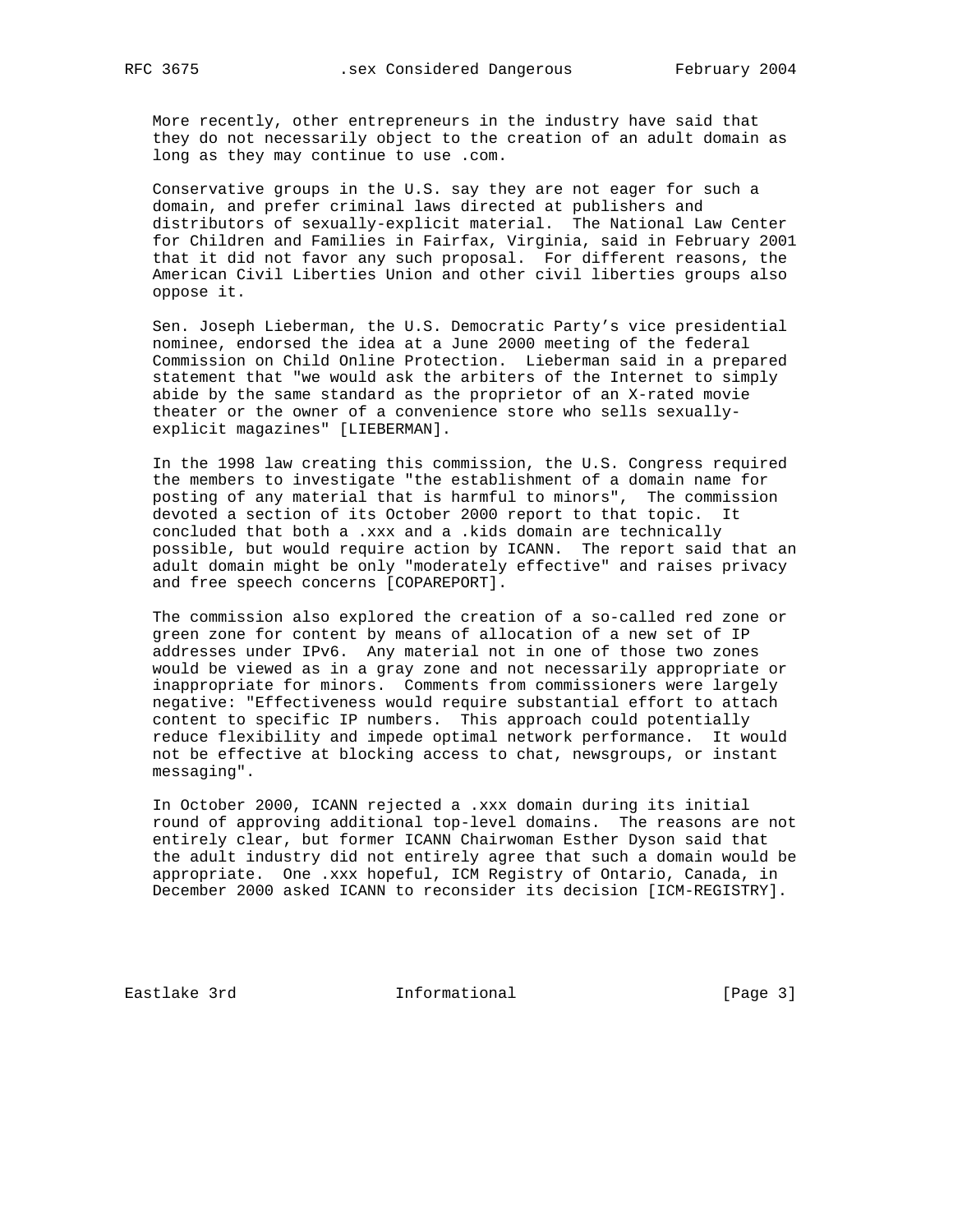In 2002, the U.S. Congress mandated the creation of a kids.us domain for "child safe" material. This was after being convinced that for reasons, some of which are described in the following section, trying to legislate standards for the whole world with a .kids domain was inappropriate.

# 3. Legal and Philosophical Problems

 When it comes to sexually-explicit material, every person, court, and government has a different view of what's acceptable and what is not. Attitudes change over time, and what is viewed as appropriate in one town or year may spark protests in the next. When faced with the slippery nature of what depictions of sexual activity should be illegal or not, one U.S. Supreme Court justice blithely defined obscenity as: "I know it when I see it".

 In the U.S.A., obscenity is defined as explicit sexual material that, among other things, violates "contemporary community standards" -- in other words, even at the national level, there is no agreed-upon rule governing what is illegal and what is not. Making matters more knotty is that there are over 200 United Nations country codes, and in most of them, political subdivisions can impose their own restrictions. Even for legal nude modeling, age restrictions differ. They're commonly 18 years of age, but only 17 years of age in one Scandinavian country. A photographer there conducting what's viewed as a legal and proper photo shoot would be branded a felon and child pornographer in the U.S.A. In yet other countries and groups, the entire concept of nude photography or even any photography of a person in any form may be religiously unacceptable.

 Saudi Arabia, Iran, Northern Nigeria, and China are not likely to have the same liberal views as, say, the Netherlands or Denmark. Saudi Arabia and China, like some other nations, extensively filter their Internet connection and have created government agencies to protect their society from web sites that officials view as immoral. Their views on what should be included in a .sex domain would hardly be identical to those in liberal western nations.

 Those wildly different opinions on sexual material make it inconceivable that a global consensus can ever be reached on what is appropriate or inappropriate for a .sex or .adult top-level domain. Moreover, the existence of such a domain would create an irresistible temptation on the part of conservative legislators to require controversial publishers to move to that domain and punish those who do not.

Eastlake 3rd **Informational** [Page 4]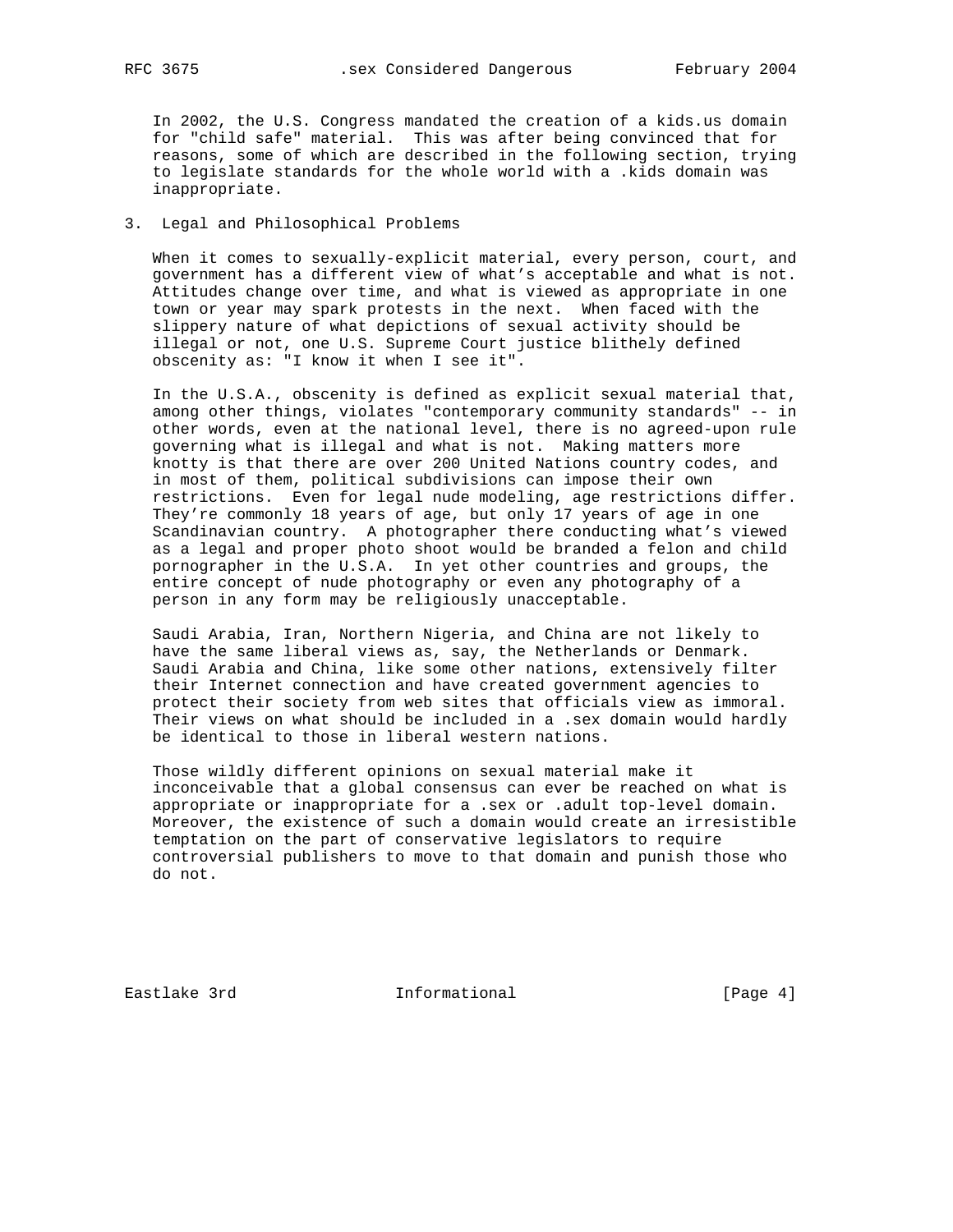Some conservative politicians already have complained that ICANN did not approve .xxx in its October 2000 meeting. During a February 2001 hearing in the U.S. House of Representatives, legislators warned that they "want to explore ICANN's rationale for not approving two particular top level domain names -- .kids and .xxx -- as a means to protect kids from the awful smut which is so widespread on the Internet".

 It seems plausible that only a few adult publishers, and not those who have invested resources in building a brand around a .com site, would voluntarily abandon their current domain name. Instead, they'd likely add a .xxx variant and keep their original address. The existence of .xxx could propel legislators in the U.S. and other countries to require them to publish exclusively from an adult domain, a move that would invite ongoing political interference with Internet governance, and raise concerns about forced speech and self-labeling.

 In fact, the ultimate arbiter of generic top-level domain names -- at least currently -- is not ICANN, but the U.S. government. The U.S. Congress' General Accounting Office in July 2000 reported that the Commerce Department continues to be responsible for domain names allowed by the authoritative root [GAO]. The GAO's auditors concluded it was unclear whether the Commerce Department has the "requisite authority" under current law to transfer that responsibility to ICANN.

 The American Civil Liberties Union -- and other members of the international Global Internet Liberty Campaign -- caution that publishers speaking frankly about birth control, AIDS prevention, gay and lesbian sex, the social problem of prison rape, etc., could be coerced into moving to an adult domain. Once there, they would be stigmatized and easily blocked by schools, libraries, companies, and other groups using filtering software. Publishers of such information, who do not view themselves as pornographers and retain their existing addresses, could be targeted for prosecution.

 The existence of an adult top-level domain would likely open the door for related efforts, either policy or legislative. There are many different axes through which offensive material can be defined: Sex, violence, hate, heresy, subversion, blasphemy, illegal drugs, profanity, political correctness, glorification of crime, incitement to break the law, and so on. Such suggestions invite the ongoing lobbying of ICANN, the U.S. government, and other policy-making bodies by special-interest groups that are not concerned with the technical feasibility or practicality of their advice.

Eastlake 3rd **Informational** [Page 5]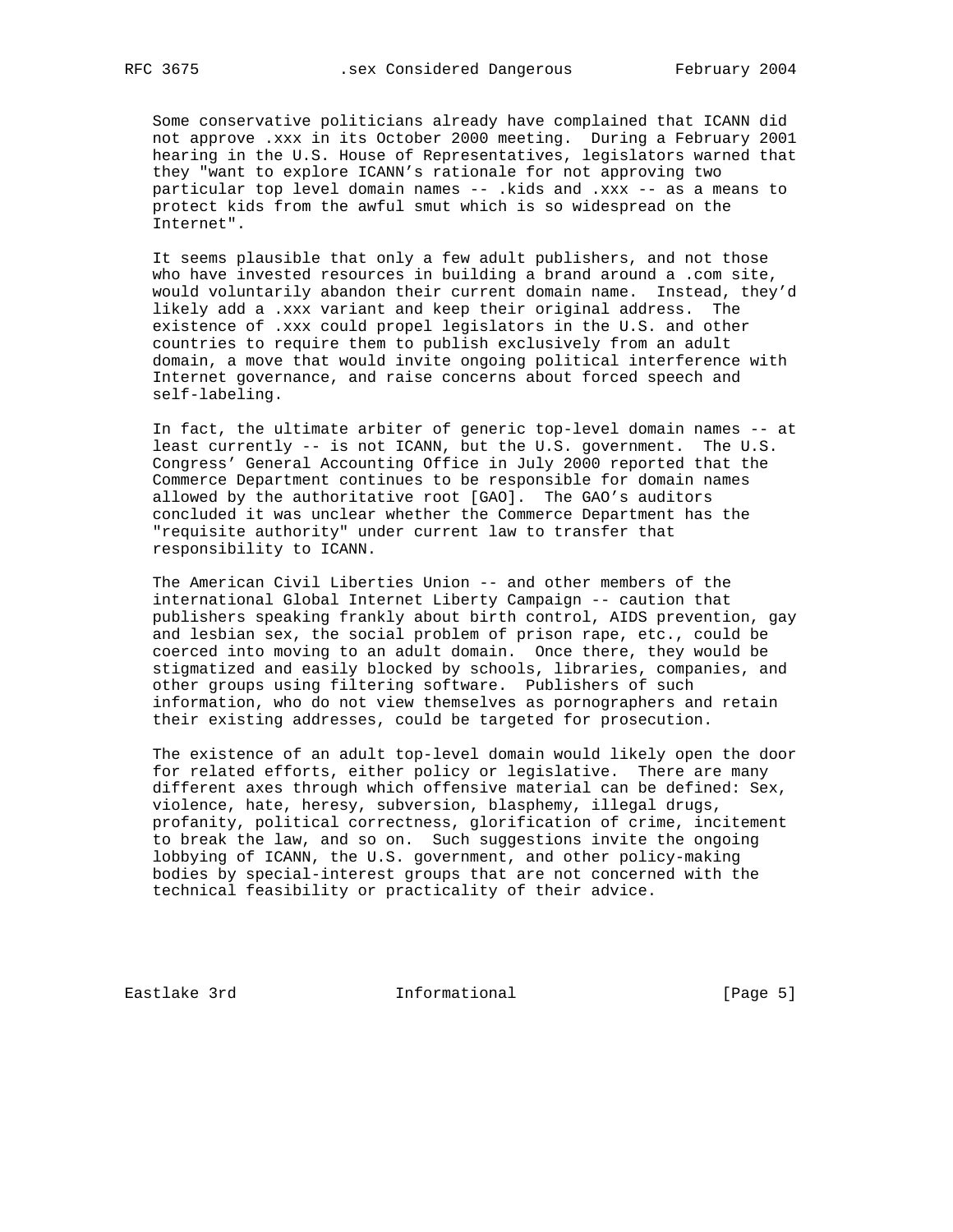An adult top-level domain could have negative legal repercussions by endangering free expression. U.S. Supreme Court Justice Sandra Day O'Connor has suggested that the presence of "adult zones" on the Internet would make a future Communications Decency Act (CDA) more likely to be viewed as constitutional. In her partial dissent to the Supreme Court's rejection of the CDA in 1997 [CDA], O'Connor said that "the prospects for the eventual zoning of the Internet appear promising". (The Supreme Court ruled that the CDA violated free speech rights by making it a crime to distribute "indecent" or "patently offensive" material online.)

 Privacy could be harmed by such a proposal. It would become easier for repressive governments and other institutions to track visits to sites in a domain labeled as adult and record personally-identifiable information about the visitor. Repressive governments would instantly have more power to monitor naive users and prosecute them for their activities. It's also implausible that a top-level domain would be effective in controlling access to chat, email, newsgroups, instant messaging, and new services as yet to be invented.

## 4. Technical Difficulties

 Even ignoring the philosophical and legal difficulties outlined above, there are substantial technical difficulties in attempting to impose content classification by domain names or IP addresses. Mandatory content labeling is usually advanced with the idea of using a top level domain name, discussed in section 4.1., but we also discuss the possibility of using IP address bits or ranges in section 4.2.

 In section 4.1.4., difficulties with a few particular higher level protocols are discussed. In some cases, these protocols use different name spaces. It should be kept in mind that additional future protocols may be devised with as yet undreamed of naming characteristics.

 We also discuss PICS labels [PICS] as an alternative technology in section 4.3.

 Only a limited technical background is assumed, so some basic information is included below. In some cases, descriptions are simplified and details omitted.

 This technical discussion minimizes the definitional problems. However, it is still necessary for evaluating some technical considerations to have some estimate of the amount of categorization that would be necessary for a realistic global censorship system. There is no hope of agreement on this point. For our purposes, we

Eastlake 3rd **Informational** [Page 6]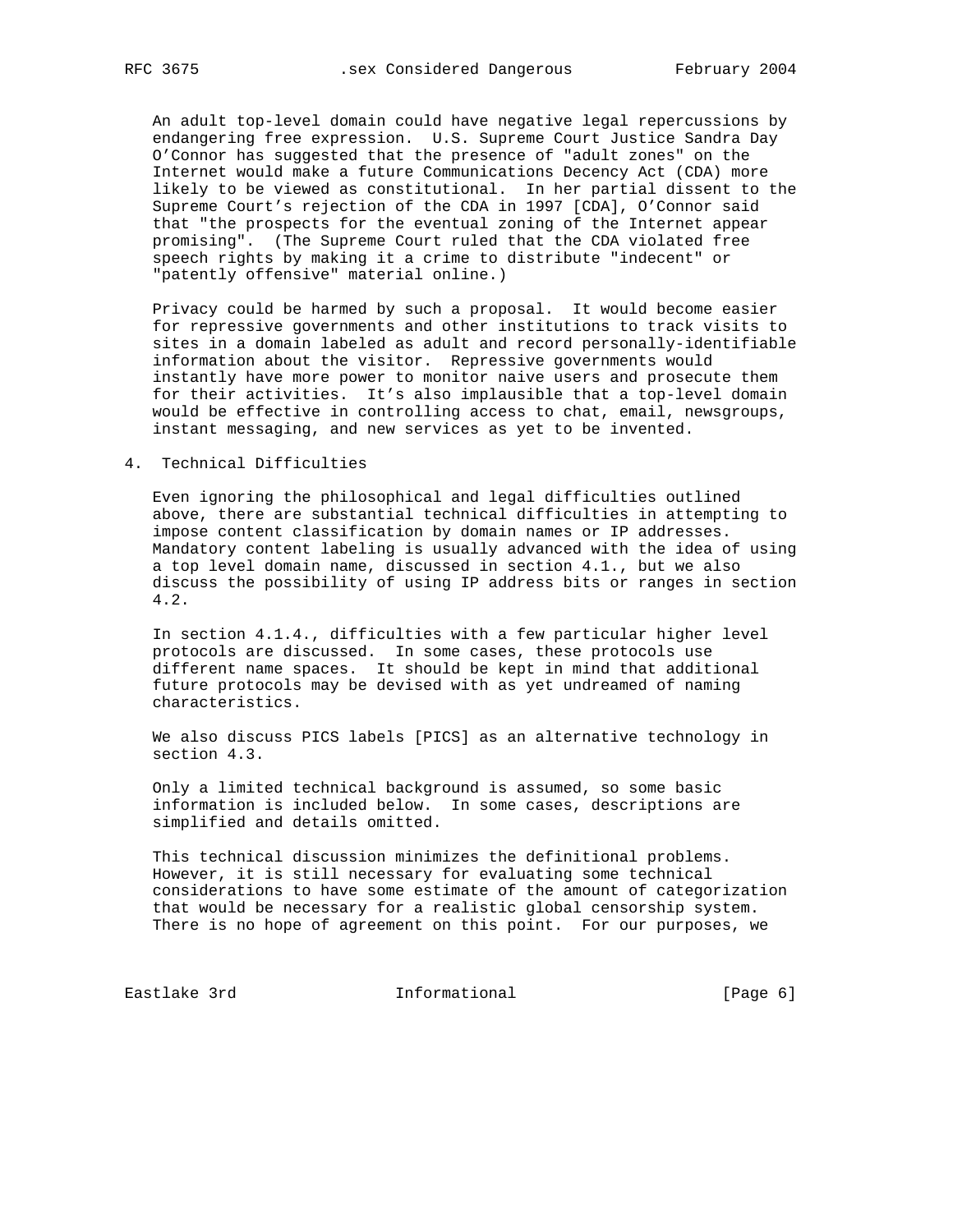will arbitrarily assume that the world's population consists of approximately 90,000 overlapping communities, each of which would have a different categorization of interest. Further, we arbitrarily assume that some unspecified but clever encoding scheme enables a proper global categorization of all information by a 300 bit label. Some would say a 300 bit label is too large, others that it is too small. Regardless, we will use it for some technical evaluations.

### 4.1. Content Filtering Using Names

 The most prominent user visible part of Internet naming and addressing is the domain name system [RFC 1034, 1035]. Domain Names are dotted sequences of labels, such as aol.com, world.std.com, www.rosslynchapel.org.uk, or ftp.gnu.lcs.mit.edu [RFC 1035, 1591, 2606]. Domain Names form an important part of most World Wide Web addresses or URLs [RFC 2396], commonly appearing after "//". Security for the domain name system is being standardized [RFC 2535], but has not been deployed to any significant extent.

 Domain names designate nodes in a globally distributed hierarchically delegated database. A wide variety of information can be stored at these nodes, including IP addresses of machines on the network (see section 4.2. below), mail delivery information, and other types of information. Thus, the data stored at foo.example.com could be the numeric information for sending data to a particular machine, which would be used if you tried to browse <http://foo.example.com>, the name of a computer (say mailhost.example.com) to handle mail addressed to anyone "@foo.example.com", and/or other information.

 There are also other naming systems in use, such as news group names and Internet Relay Chat (IRC) channel names.

 The usual labeling idea presented is to reserve a top level name, such as .sex or .xxx for "adult" material and/or .kids for "safe" material or the like. The technical and linguistic problems with this are described in the subsections below.

# 4.1.1. Linguistic Problems

 When using name labeling, the first problem is from whose language do you take the names to impose? Words and acronyms can have very different meanings in different languages and the probability of confusion is multiplied when phonetic collisions are considered.

 As an example of possible problems, note that for several years the government of Turkmenistan suspended new registrations in ".tm", which had previously been a source of revenue, because some of the

Eastlake 3rd **Informational** [Page 7]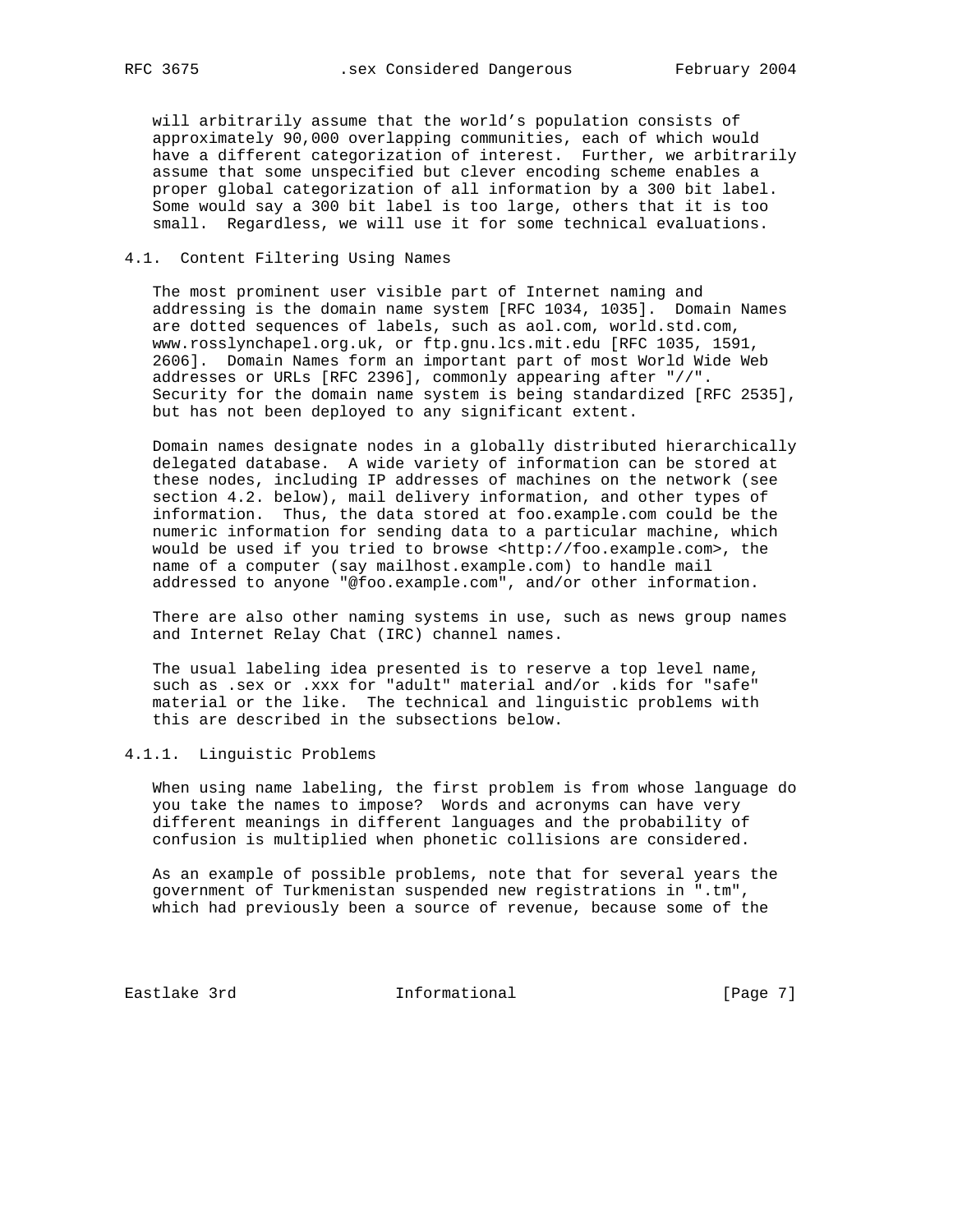registered second level domain names may have been problematic. In particular, their web home page at <http://www.nic.tm> said:

Statement from the .TM NIC

 "The response to the .TM registry has been overwhelming. Thousands of names have been registered from all over the world. Some of the names registered, however, may be legally obscene in Turkmenistan, and as a result the .TM NIC registry is reviewing its naming policy for future registrations. The .TM NIC has suspended registrations until a new policy can be implemented. We hope to be live again shortly."

 There are approximately 6,000 languages in use in the world today, although this is expected to decline to around 3,000 by the year 2100.

4.1.2. Explosion of Top Level Domain Names (TLDs)

 An important aspect of the design of the Domain Name System (DNS) is the hierarchical delegation of data maintenance. The DNS really only works, and has been able to scale over the five orders of magnitude it has grown since its initial deployment, due to this delegation.

 The first problem is that one would expect most computers or web sites to have a mix of material, only some of which should be specially classified. Using special top level domain names (TLDs) multiplies the number of DNS zones the site has to worry about. For example, assume the site has somehow already sorted its material into "kids", "normal", and "adult" piles. Without special TLD labels, it can store them under kids.example.net, adult.example.net, and other.example.net, for instance. This would require only the maintenance of the single example.net zone of database entries. With special TLD labeling, at least example.net (for normal stuff), example.net.sex, and example.net.kids would need to be maintained, which are in three separate zones, in different parts of the DNS tree, under three separate delegations.

 As the number of categories expands, the number of category combinations explodes, and this quickly becomes completely unmanageable. If 300 bits worth of labeling is required, the system could, in theory, need 2\*\*300 name categories, an impossibility. No individual site would need to use all categories and the category domain names would not all have to be top level names. But it would still be an unmanageable nightmare.

Eastlake 3rd **Informational** [Page 8]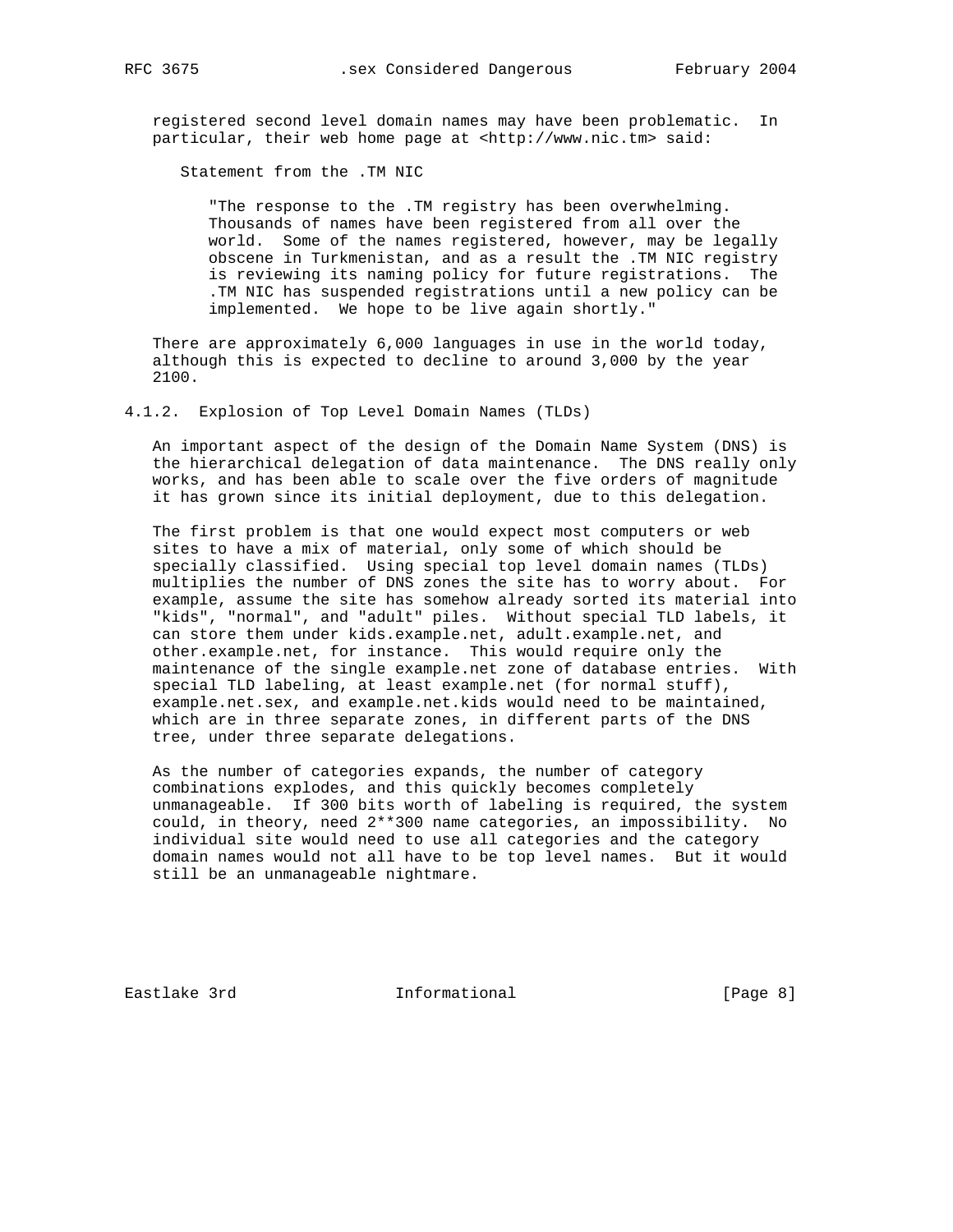# 4.1.3. You Can't Control What Names Point At You!

 Providers of data on the Internet cannot stop anyone from creating names pointing to their computer's IP address with misleading domain names.

 The DNS system works as a database. It associates certain data, called resource records, or RRs, with domain names. In particular, it can associate IP address resource records with domain names. For example, when you browse a URL, most commonly a domain name within that URL is looked up in the DNS. The resulting address is then used to address the packets sent from your web browser or other software to the server or peer.

 Remember what we said in Section 4.1.1. about hierarchical delegation? Control is delegated and anyone controlling a DNS zone of data, say example.com, can insert data at that name or any deeper name (except to the extent that they delegate some of the deeper namespace to yet others). So the controller of example.com can insert data so that purity.example.com has, associated with it, the same computer address, which is associated with www.obscene.example.sex. This directs any reference to purity.example.com to use the associated IP address which is the same as the www.obscene.example.sex web site. The manager of that hypothetical web site, who controls the obscene.example.xxx zone, has no control over the example.com DNS zone. They are technically incapable of causing it to conform to any ".sex" labeling law. In the alternative, someone could create a name conforming to an adult labeling requirement, such as foo.stuff.sex, that actually pointed to someone else's entirely unobjectionable site, perhaps for the purpose of polluting the labeling. See diagram below. Each "zone" could be hosted on a different set of physical computers.

Eastlake 3rd **Informational** [Page 9]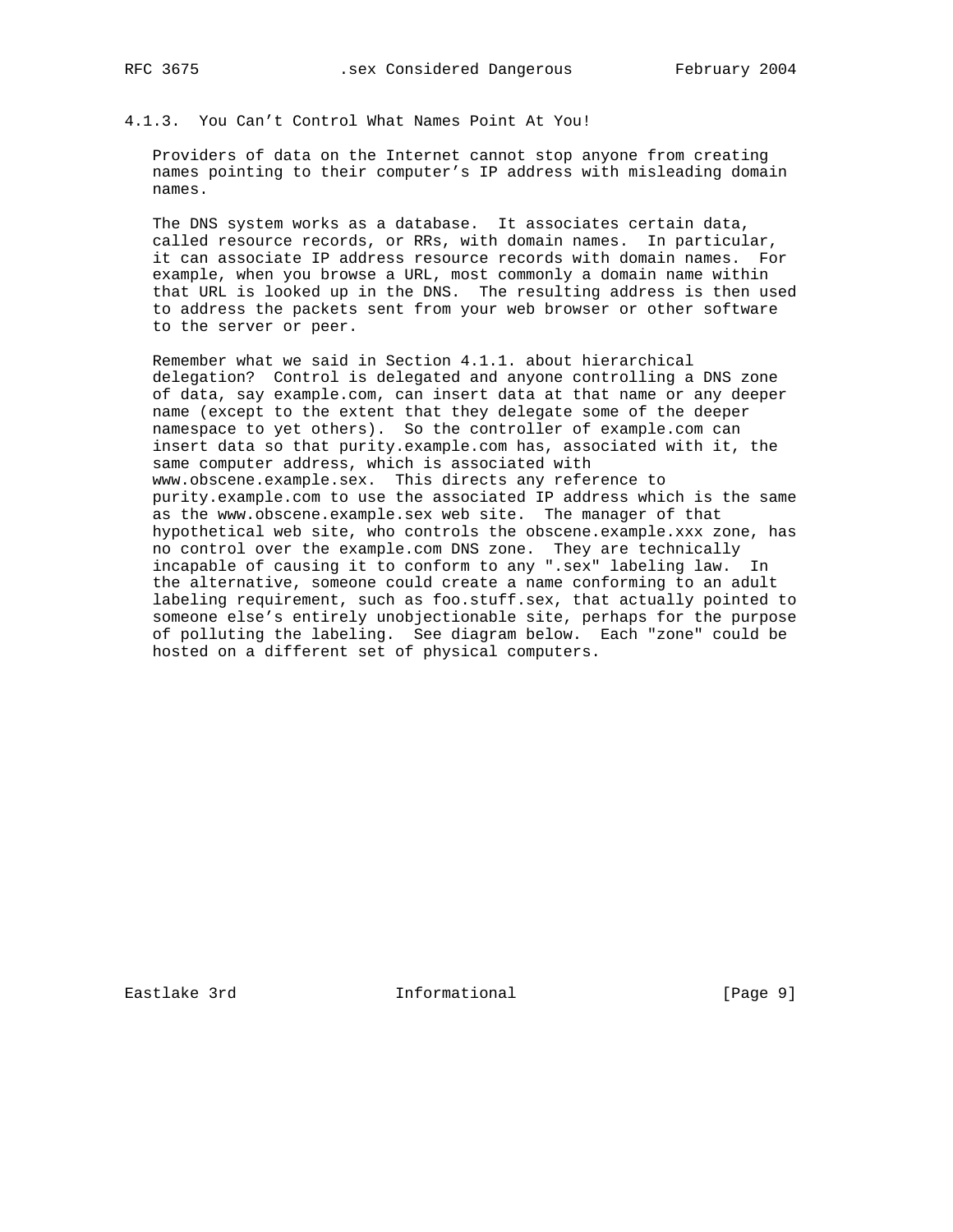



# 4.1.4. Particular Protocol Difficulties

 There are additional considerations related to particular protocols. We consider only a few here. The first two, electronic mail and the World Wide Web, use domain name addressing. The second two, net news and IRC, use different name spaces and illustrate further technical problems with name based labeling.

4.1.4.1. Electronic Mail (SMTP)

 Standard Internet tools provide no way to stop users from putting arbitrary domain names inside email headers.

 The standard Internet electronic mail protocol separates "envelope" information from content [RFC 2821, 2822]. The envelope information indicates where a message claims to have originated and to whom it should be delivered. The content has fields starting with labels like "From:" and "To:", but these content fields actually have no effect and can be arbitrarily forged using simple, normally available software, such a telnetting to the SMTP port on a mail server. Content fields are not compared with envelope fields. To require them to be the same would be like requiring that postal letters

Eastlake 3rd **Informational** [Page 10]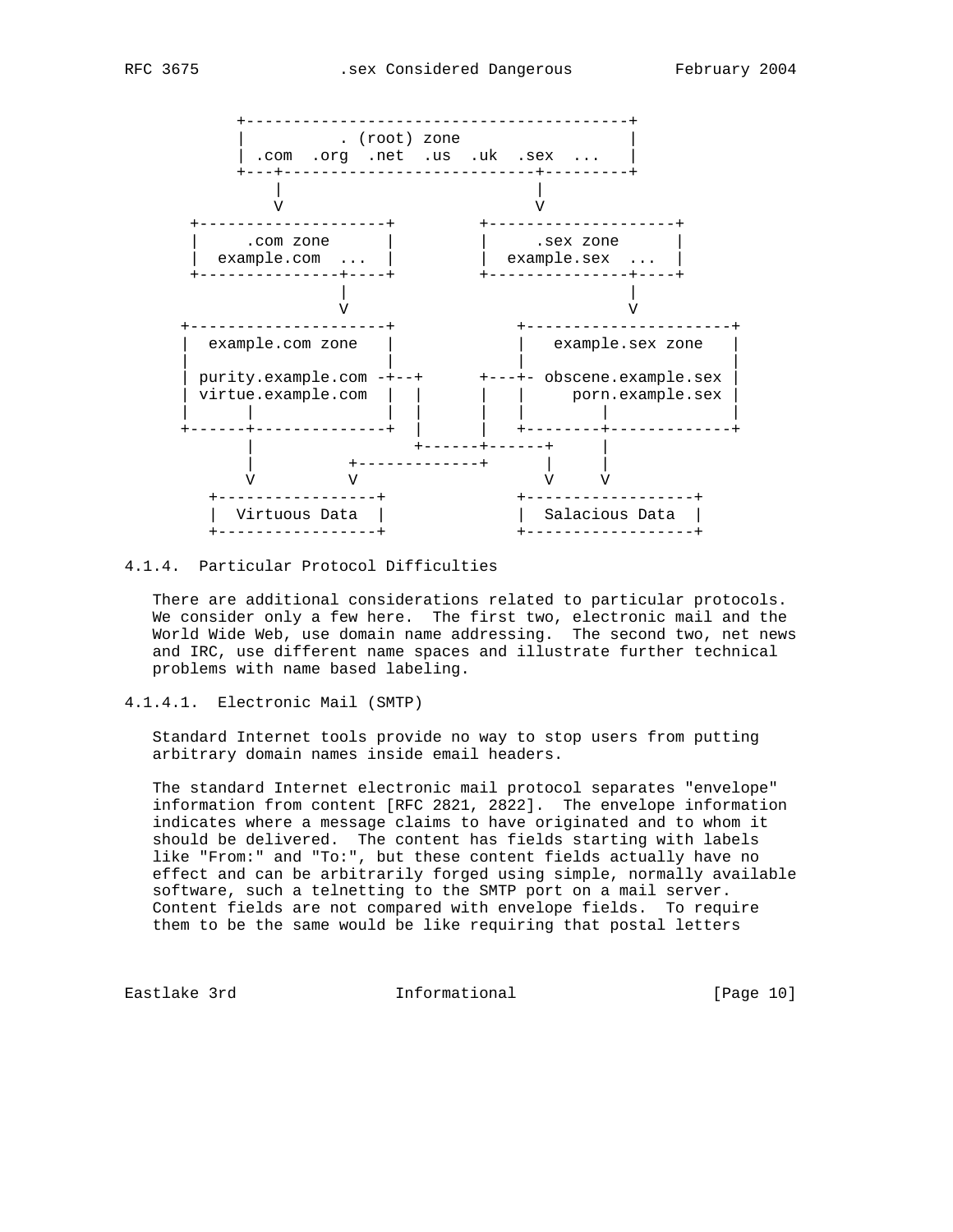deposited in a mail box list that mail box as their return address and only allowing residence or business return addresses on mail picked up by the post office from that residence or business.

 While different mail clients display envelope information and headers from the content of email differently, generally the principle content fields are given prominence. Thus, while not exactly the same as content labeling, it should be noted that it is trivial to send mail to anyone with arbitrary domain names in the email addresses appearing in the From and To headers, etc.

 It is also easy up set up a host to forward mail to an email address or mailing list. Mail sent with normal mail tools to this forwarder will automatically have content headers reflecting the forwarder's name, but the forwarder will change the envelope information and cause the mail to be actually sent to the forwarding destination mail address.

 For example, (with names disguised) there is a social mailing list innocuous@foo.example.org, and someone set up a forwarder at cat-torturers@other.example. Mail sent to the forwarder is forwarded and appears on the innocuous mailing list but with a "To: cat torturers@other.example" header in its body, instead of the usual "To: innocuous@foo.example.org" content header. Mail reader software then displays the cat-torturers header. Similar things can be done using the "bcc" or "blind courtesy copy" feature of Internet mail.

 There is work proceeding on securing email; however, such efforts at present only allow you to verify whether or not a particular entity was the actual author of the mail. When providing authentication, they add yet a third type of "From" address to the envelope and content "From" addresses, but they do not relate to controlling or authenticating domain names in the content of the mail.

### 4.1.4.2. Web Access (HTTP)

With modern web servers and browsers supporting HTTP 1.1 [RFC 2616], the domain name used to access the site is available. Thus, web sites with different domain names can be accessed even if they are on the same machine at the same IP address. This is a small plus for name-based labeling since different categories of information on the same computer can be set up to be accessed via different domain names. But for a computer with any reasonable variety of data, the explosion of trying to differently name all types of data would require an unmanageable number of names.

Eastlake 3rd **Informational** [Page 11]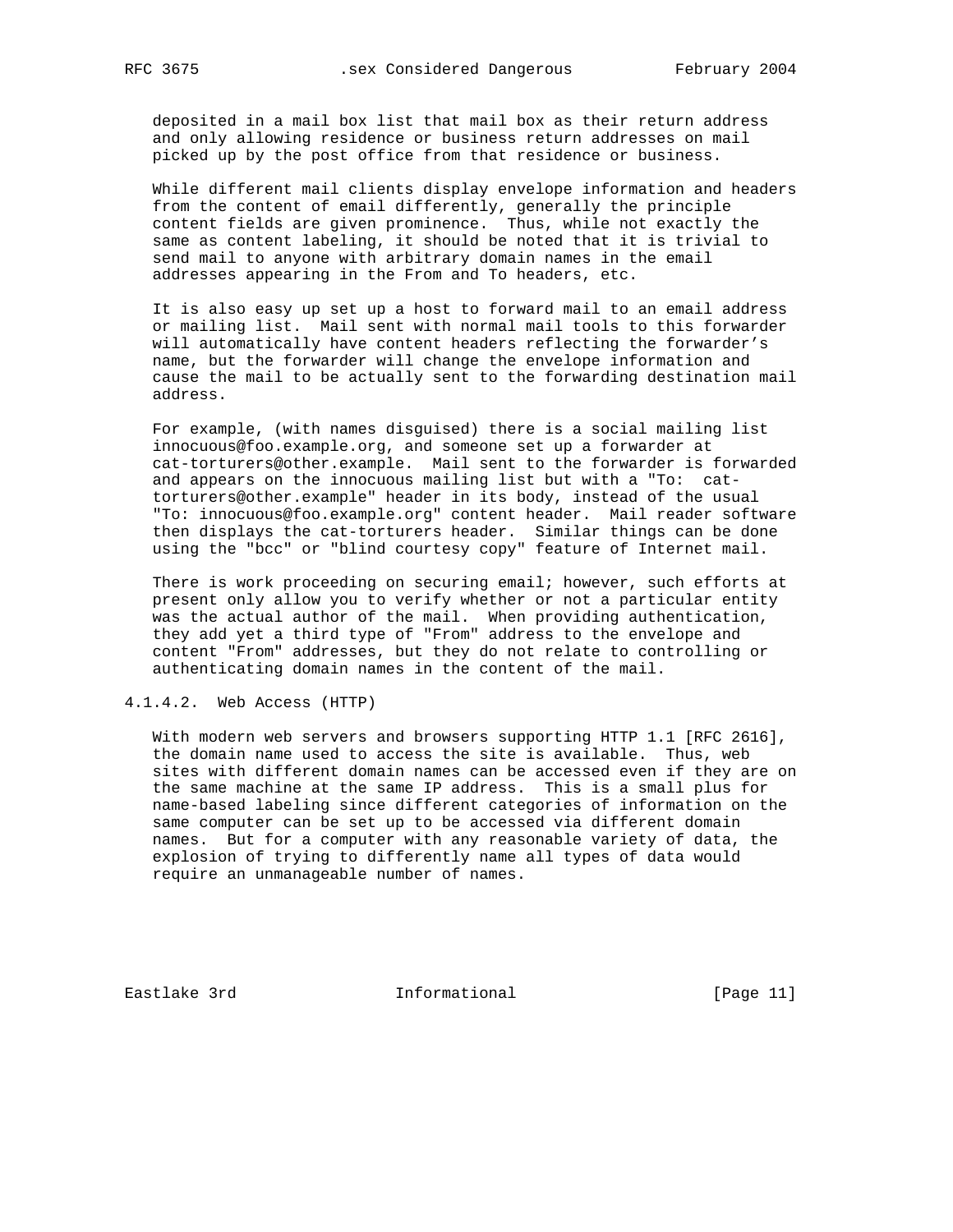With earlier HTTP 1.0 [RFC 1945], when a web request was sent to a server machine, the original domain name used in the URI was not included.

 On the other hand, the web has automatic forwarding. Thus, when one tries to access data at a particular domain name, the server there can re-direct your browser, temporarily or permanently, to a different name, or it can re-direct you to a numeric IP address so as to by-pass name filtering.

#### 4.1.4.3. News (NNTP)

 Net news [RFC 977, 2980] uses hierarchically structured newsgroup names that are similar in appearance to domain names, except that the most significant label is on the left and the least on the right, the opposite of domain names. However, while the names are structured hierarchically, there is no central control. Instead, news servers periodically connect to other news servers that have agreed to exchange messages with them and they update each other on messages only in those newsgroups in which they wish to exchange messages.

 Although hierarchical zones in the domain name system are locally managed, they need to be reachable starting at the top level root servers which are in turn more or less controlled by ICANN and the US Department of Commerce. With no such central point or points in the net news world, any pair or larger set of news servers anywhere in the world can agree to exchange news messages under any news group names they like, including duplicates of those used elsewhere in the net, making central control or even influence virtually impossible. In fact, within some parts of the news group namespace on some servers, anyone can create new newsgroups with arbitrary names.

 Even if news group names could be controlled, the contents of the messages are determined by posters. While some groups are moderated, most are not. "Cancel" messages can be sent out for news messages, but that mechanism is subject to abuse, so some servers are configured to ignore cancels. In any case, the message may have been distributed to a huge number of computers world wide before any cancel is sent out.

 And of course, fitting 300 bits worth of labeling into news group names is just as impossible as it is to fit into domain names.

Eastlake 3rd **Informational** [Page 12]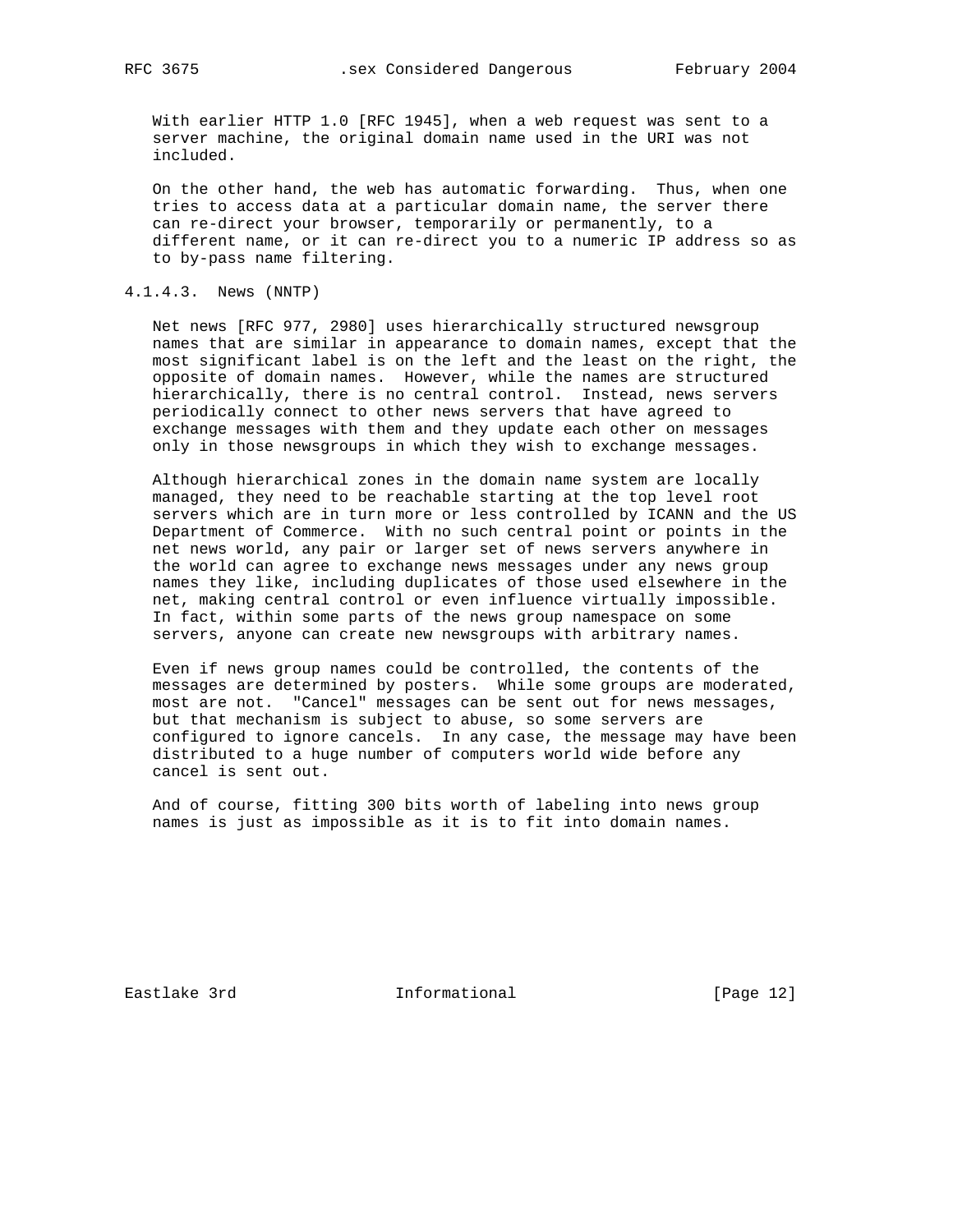# 4.1.4.4. Internet Relay Chat (IRC)

 Internet Relay Chat [RFC 2810-2813] is another example of a service which uses a different name space. It uses a single level space of "channel names" that are meaningful within a particular network of IRC servers. Because it is not hierarchical, each server must know about all names, which limits the size of a network of servers.

 As with newsgroup names, the fact that IRC channel names are local decisions, not subject to or reachable from any global "root", makes centralized political control virtually impossible.

# 4.2. Content Filtering Using IP Addressing

 A key characteristic of the Internet Protocol (IP) on which the Internet is based is that it breaks data up into "packets". These packets are individually handled and routed from source to destination. Each packet carries a numeric address for the destination point to which the Internet will try to deliver the packet.

 (End users do not normally see these numeric addresses but instead deal with "domain names" as described in section 4.1. above.)

 The predominant numeric address system now in use is called IPv4, or Internet Protocol Version 4, which provides for 32 bit addresses [RFC 791]. There is increasing migration to the newer IPv6 [RFC 2460], which provides for 128 bit addresses [RFC 2373, 2374].

 Packets can be modified maliciously in transit but the most common result of this is denial of service.

 One problem in using addressing for content filtering is that this is a very coarse technique. IP addresses refer to network interfaces, which usually correspond to entire computer systems which could house multiple web pages, sets of files, etc., only a small part of which it was desired to block or enable. Increasingly, a single IP address may correspond to a NAT (Network Address Translation) box [RFC 2663] which hides multiple computers behind it, although in that case, these computers are usually not servers.

 However, even beyond this problem of coarse granularity, the practical constraints of hierarchical routing make the allocation of even a single IPv4 address bit or a significant number of IPv6 address bits impossible.

Eastlake 3rd **Informational** [Page 13]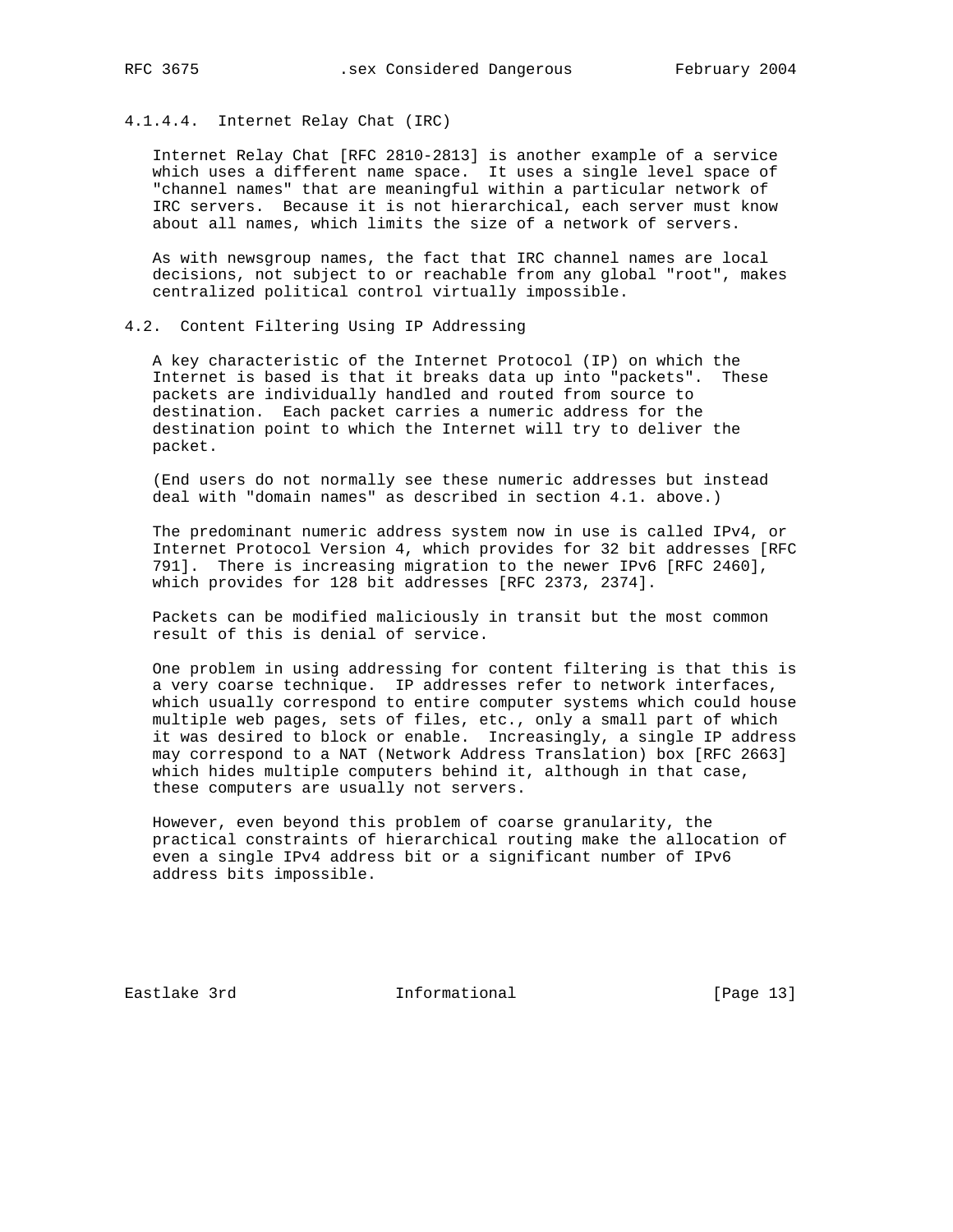# 4.2.1. Hierarchical Routing

 IP addresses are technically inappropriate for content filtering because their assignment is intimately tied to network routing and topology.

 As packets of data flow through the Internet, decisions must be made as to how to forward them "towards" their destination. This is done by comparing the initial bits of the packet destination address to entries in a "routing table" and forwarding the packets as indicated by the table entry with the longest prefix match.

 While the Internet is actually a mesh, if, for simplicity, we consider it to have a central backbone at the "top", a packet is typically routed as follows:

 The local networking code looks at its routing table to determine if the packet should be sent directly to another computer on the "local" network, to a router to specially forward it to another nearby network, or routed "up" to a "default" router to forward it to a higher level service provider's network. If the packet's destination is "far enough away", it will eventually get forwarded up to a router on the backbone. Such a router cannot send the packet "up" since it is at the top, or "default free" zone, and must have a complete table of other top level routers in which to send the packet. Currently, such top level routers are very large and expensive devices. They must be able to maintain tables of tens of thousands of routes. When the packet gets to the top level router of the part of the network within which its destination lies, it gets forwarded "down" to successive routers which are more and more specific and local until eventually it gets to a router on the local network where its destination address lies. This local router sends the packet directly to the destination computer.

 Because all of these routing decisions are made on a longest prefix match basis, it can be seen that IP addresses are not general names or labels, but are critically and intimately associated with the actual topology and routing structure of the network. If they were assigned at random, routers would be required to remember so many specific routes for specific addresses that it would far exceed the current technical capabilities for router design. The Internet would be fatally disrupted and would not work.

 It should also be noted that there is some inefficiency in allocation at each level of hierarchy [RFC 1715]. Generally, allocations are of a power of two addresses and as requirements grow and/or shrink, it is not practical to use every address.

Eastlake 3rd **Informational** [Page 14]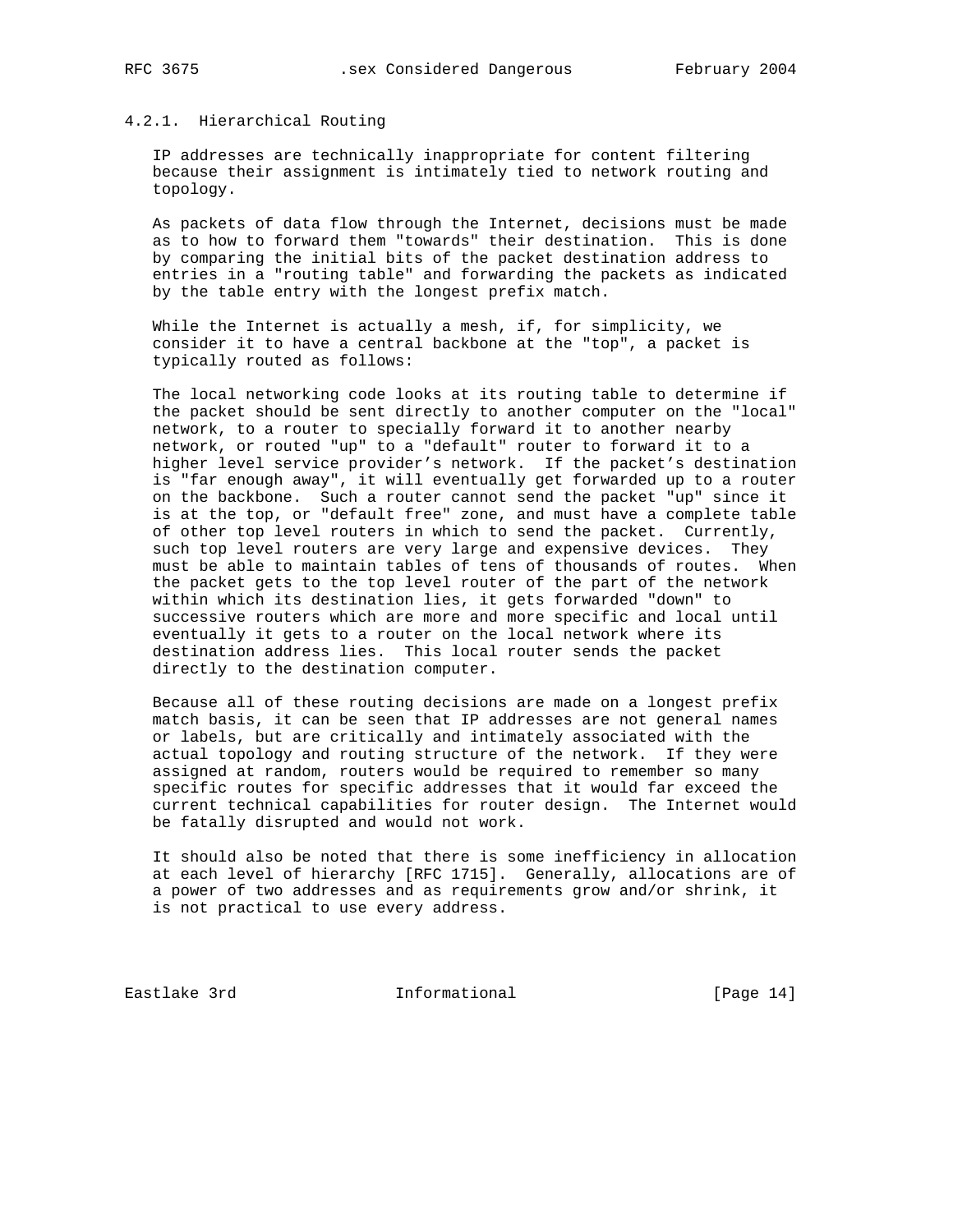(The above simplified description ignores multi-homing and many other details.)

4.2.2. IP Version 4 Addresses

 There just isn't any practical way to reallocate even one bit of IPv4 global Internet Addresses for content filtering use. Such addresses are in short supply. Such an allocation would, in effect, cut the number of available addresses in half. There just aren't enough addresses, even without the inefficiency of hierarchical allocation [RFC 1715] and routing, to do this. Even if there were, current numbers have not been allocated with this in mind so that renumbering by every organization with hosts on the Internet would be required, a Herculean task costing in the billions of dollars.

 Even if these problems were overcome, the allocation of even a single bit near the top of the address bits would likely double the number of routes in the default free zone. This would exceed the capacity of current routers and require the upgrade of thousands of them to new routers that do not exist yet at a gargantuan cost. The allocation of a bit near the bottom of the address bits would require world-wide local reconfiguration which would be impractical to require or enforce, even if the bit were available.

 And all this is if only a single bit is allocated to content labeling, let alone more than one. And we are assuming you would actually need 300 bits, more than there are!

Basically, the idea is a non-starter.

4.2.3. IP Version 6 Addresses

 IPv6 provides 128 bit address fields [RFC 2373, 2374]. Furthermore, allocation of IPv6 addresses is in its infancy. Thus, the allocation of say, one bit of IPv6 address for labeling is conceivable.

 However, as discussed above (section 4.2.1.), every high bit allocated for labeling doubles the cost imposed on the routing system. Allocating one bit would generally double the size of routing tables.

 Allocating two bits would multiply them by four. Allocating the 300 bits we assume necessary for realistic world wide labeling is logically impossible for IPv6, 300 being a lot larger than 128, and if it were, would result in technically unachievable routing table sizes. Even allocating, say, 20 bits, if that were possible, would impossibly multiply table sizes by a million.

Eastlake 3rd **Informational** [Page 15]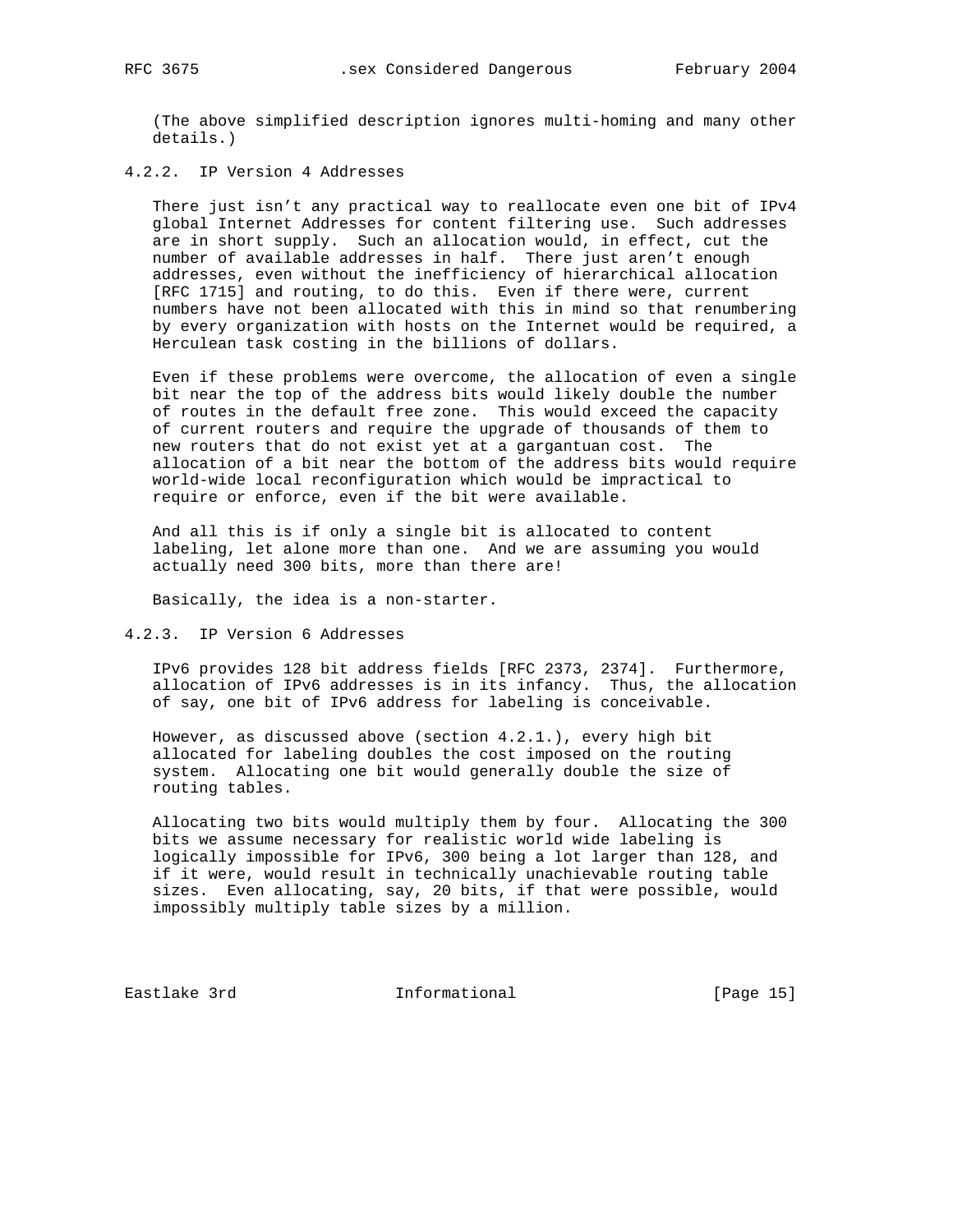Allocating low bits also has problems. There are technical proposals that use the bottom 64 bits in a manner incompatible with their use for labels [RFC 2374]. So it would probably have to be "middle bits" (actually low bits of the upper half). As with IPv4, it would be impossible to enforce this world wide. If it were possible, one or two bits could be allocated there, which would be clearly inadequate.

## 4.3. PICS Labels

 PICS Labels (Platform for Internet Content Selection) is a generalized system for providing "ratings" for Internet accessible material. The PICS documents [PICS] should be consulted for details. In general, PICS assumes an arbitrarily large number of rating services and rating systems. Each service and system is identified by a URL.

 It would be quite reasonable to have multiple PICS services that, in the aggregate, provided 300 bits of label information or more. There could be a PICS service for every community of interest. This sort of technology is really the only reasonable way to make categorizations or labelings of material available in a diverse and dynamic world.

 While such PICS label services could be used to distribute government promulgated censorship categories, for example, it is not clear how this is any worse than government censorship via national firewalls.

 A PICS rating system is essentially a definition of one or more dimensions and the numeric range of the values that can be assigned in each dimension to a rated object. A service is a source of labels where a label includes actual ratings. Ratings are either specific or generic. A specific rating applies only to the material at a particular URL [RFC 2396] and does not cover anything referenced from it, even included image files. A generic rating applies to the specified URL and to all URLs for which the stated URL is a prefix.

A simplified example label might look like the following:

 (PICS-1.1 "http://movie-rating-service.example.net" labels for "ftp://movies.example.sex/raunchy-movie" ratings (sex 6 violence 1 language 8 drugs 2 Satanism 0))

 Machine readable rating system descriptions include the range of values and set of dimensions provided. Additional information, such as beginning and ending time of validity, can be incorporated into labels.

Eastlake 3rd **Informational** [Page 16]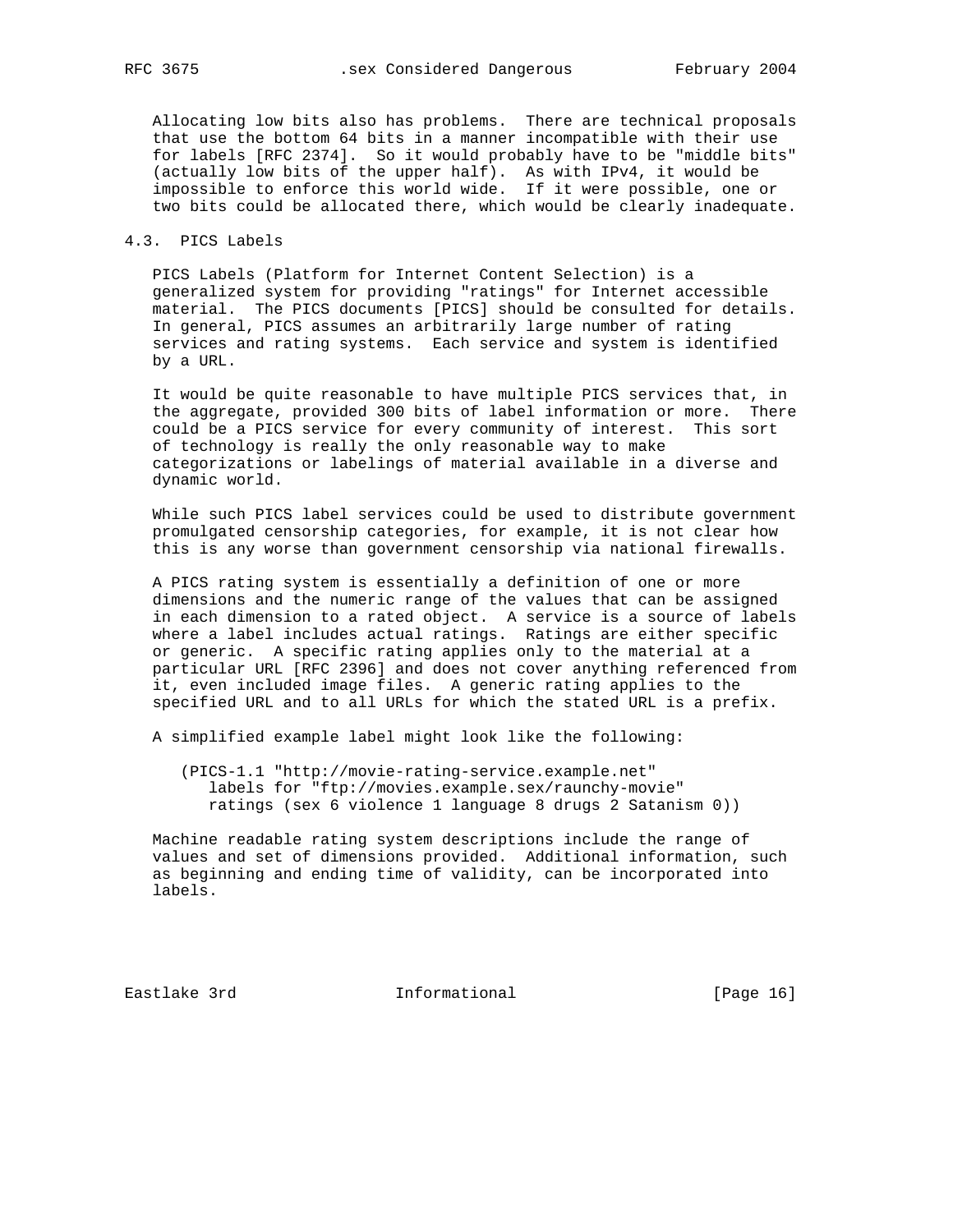Labels can currently be made available in three ways: (1) embedded in HTML, (2) provided with data in an HTTP response, and (3) separately from a third party. If content is required to have labels embedded in it or transmitted by the source when data is returned, as in the first two ways listed above, it raises the problems of categorization granularity and forced speech. However, if used in the third way whereby a separate party determines and provides labels for content, and users are free to select whatever such third party or parties they wish to consult, it can support a myriad of categories, editors, and evaluators to exist in parallel.

Digital signatures are available to secure PICS Labels [PICS].

5. Security Considerations

 Any labeling or categorization scheme must assume that there will be deliberate attempts to cause data to be incorrectly labeled and incorrectly categorized. This might be due to some perceived advantage of particular labeling or merely to disrupt the system. After all, if sources would always accurately and conveniently label sent information, security would be much easier [RFC 3514]. Such enforceability considerations are discussed in conjunction with the various mechanisms mentioned in this document.

6. Conclusions

 The concept that a single top level domain name, such as .sex, or a single IP address bit, could be allocated and become the mandatory home of "adult" or "offensive" material world wide is legal and technical nonsense.

 Global agreement on what sort of material should be in such a ghetto is impossible. In the world wide context, the use of a single category or small number of categories is absurd. The implementation of a reasonable size label that could encompass the criterion of the many communities of the world, such as 300 bits, is technically impossible at the domain name or IP address level and will remain so for the foreseeable future. Besides technical impossibility, such a mandate would be an illegal forcing of speech in some jurisdictions, as well as cause severe linguistic problems for domain or other character string names.

 However, the concept of a plethora of independent reviewers, some of which might be governmental agencies, and the ability of those accessing information to select and utilize ratings assigned by such reviewers, is possible.

Eastlake 3rd **Informational** [Page 17]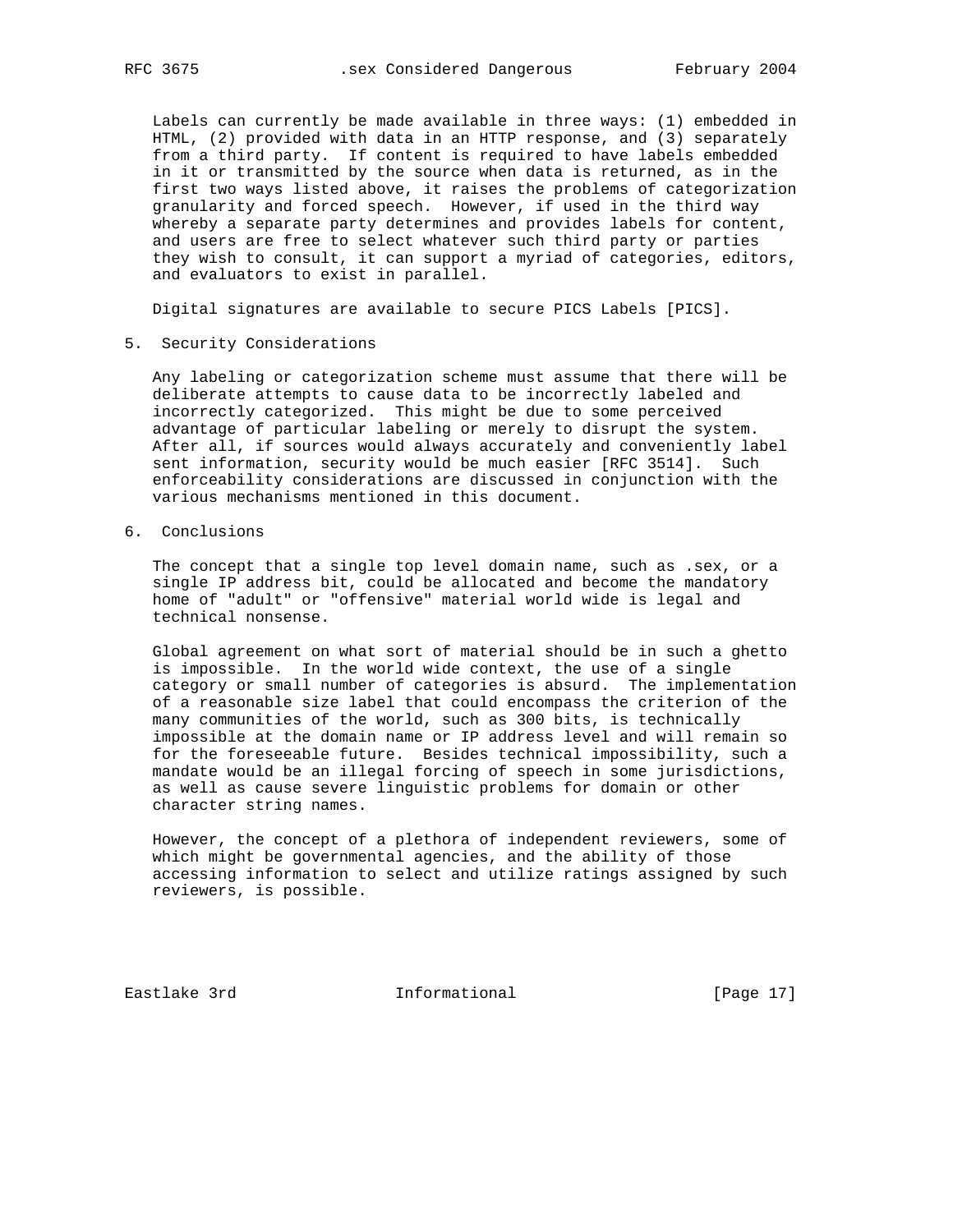# 7. References

7.1. Normative References

| [PICS]     | Platform for Internet Content Selection PICS 1.1<br>Rating Services and Rating Systems -- and Their<br>Machine Readable Descriptions <http: <br="" tr="" www.w3.org="">REC-PICS-services&gt;, October 1996.</http:> |
|------------|---------------------------------------------------------------------------------------------------------------------------------------------------------------------------------------------------------------------|
|            | PICS 1.1 Label Distribution -- Label Syntax and<br>Communication Protocols <http: rec-<br="" tr="" www.w3.org="">PICS-labels&gt;, October 1996.</http:>                                                             |
|            | PICSRules 1.1 Specification<br><http: rec-picsrules="" tr="" www.w3.org="">, December 1997.</http:>                                                                                                                 |
|            | PICS Signed Labels (DSIG) 1.0 Specification<br><http: rec-dsig-label="" tr="" www.w3.org=""></http:> , May 1998.                                                                                                    |
| [RFC 791]  | Postel, J., "Internet Protocol", STD 5, RFC 791,<br>September 1981.                                                                                                                                                 |
| [RFC 977]  | Kantor, B. and P. Lapsley, "Network News Transfer<br>Protocol", RFC 977, February 1986.                                                                                                                             |
| [RFC 1035] | Mockapetris, P., "Domain Names - Implementation and<br>Specifications", STD 13, RFC 1035, November 1987.                                                                                                            |
| [RFC 1591] | Postel, J., "Domain Name System Structure and<br>Delegation", RFC 1591, March 1994.                                                                                                                                 |
| [RFC 1945] | Berners-Lee, T., Fielding, R. and H. Frystyk,<br>"Hypertext Transfer Protocol -- HTTP/1.0", RFC 1945,<br>May 1996.                                                                                                  |
| [RFC 2373] | Hinden, R. and S. Deering, "IP Version 6 Addressing<br>Architecture", RFC 2373, July 1998.                                                                                                                          |
| [RFC 2374] | Hinden, R., O'Dell, M. and S. Deering, "An IPv6<br>Aggregatable Global Unicast Address Format", RFC 2374,<br>July 1998.                                                                                             |
| [RFC 2616] | Fielding, R., Gettys, J., Mogul, J., Frystyk, H.,<br>Masinter, L., Leach, P. and T. Berners-Lee, "Hypertext                                                                                                         |

Eastlake 3rd **Informational** [Page 18]

Transfer Protocol -- HTTP/1.1", RFC 2616, June 1999.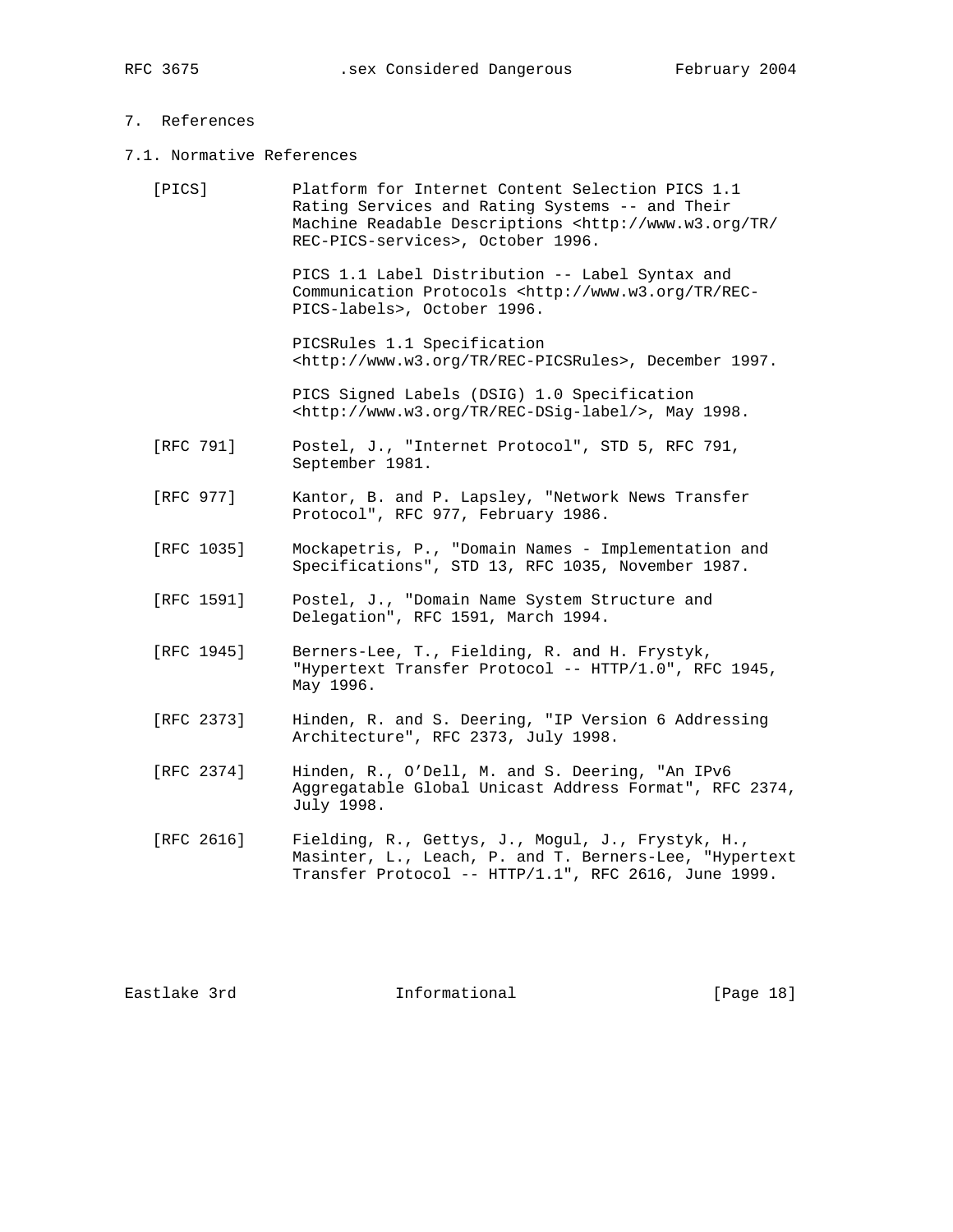| [RFC 2663] | Srisuresh, P. and M. Holdrege, "IP Network Address<br>Translator (NAT) Terminology and Considerations", RFC<br>2663, August 1999. |
|------------|-----------------------------------------------------------------------------------------------------------------------------------|
| [RFC 2810] | Kalt, C., "Internet Relay Chat: Architecture", RFC<br>2810, April 2000.                                                           |
| FRFC 28211 | Klensin, J., Ed., "Simple Mail Transfer Protocol", RFC<br>2821, April 2001.                                                       |
| FRFC 28221 | Resnick, P., Ed., "Internet Message Format", RFC 2822,<br>April 2001.                                                             |
| FRFC 29801 | Barber, S., "Common NNTP Extensions", RFC 2980,<br>October 2000.                                                                  |

RFC 3675 .sex Considered Dangerous February 2004

# 7.2. Informative References

| [BT]          | "British Telecom comments to U.S. Commerce"<br>Department", February 20, 1998,<br><http: <br="" domainname="" ntiahome="" www.ntia.doc.gov="">130dftmail/BT.htm&gt;</http:>                           |
|---------------|-------------------------------------------------------------------------------------------------------------------------------------------------------------------------------------------------------|
| [CDA]         | "Reno v. American Civil Liberties Union", 117 S.Ct.<br>2329, June 26, 1997,                                                                                                                           |
| [COPAREPORT]  | "Final Report of the COPA Commission to the U.S.<br>Congress", October 20, 2000,<br><http: <br="" report="" www.copacommission.org="">newtopleveldomain.shtml&gt;</http:>                             |
| [GAO]         | "GAO Report OGC-00-33R", July 7, 2000,<br><http: new.items="" og00033r.pdf="" www.gao.gov=""></http:>                                                                                                 |
| [GTLD-MOU]    | "GTLD-MOU Policy Oversight committee RFC 97-02",<br>September 13, 1997,<br><http: docs="" notice-97-02.html="" www.qtld-mou.org=""></http:>                                                           |
| [HOUSEREPORT] | "U.S. House Commerce Committee report", 105th<br>Congress, October 5, 1998.<br><http: <br="" censorship="" free="" speech="" www.epic.org="">hr3783-report.html&gt;</http:>                           |
|               | [ICM-REGISTRY] "Request for reconsideration from ICM Registry to<br>ICANN", December 15, 2000,<br><http: <br="" committees="" reconsideration="" www.icann.org="">icm-request-16dec00.htm&gt;</http:> |

Eastlake 3rd **Informational** [Page 19]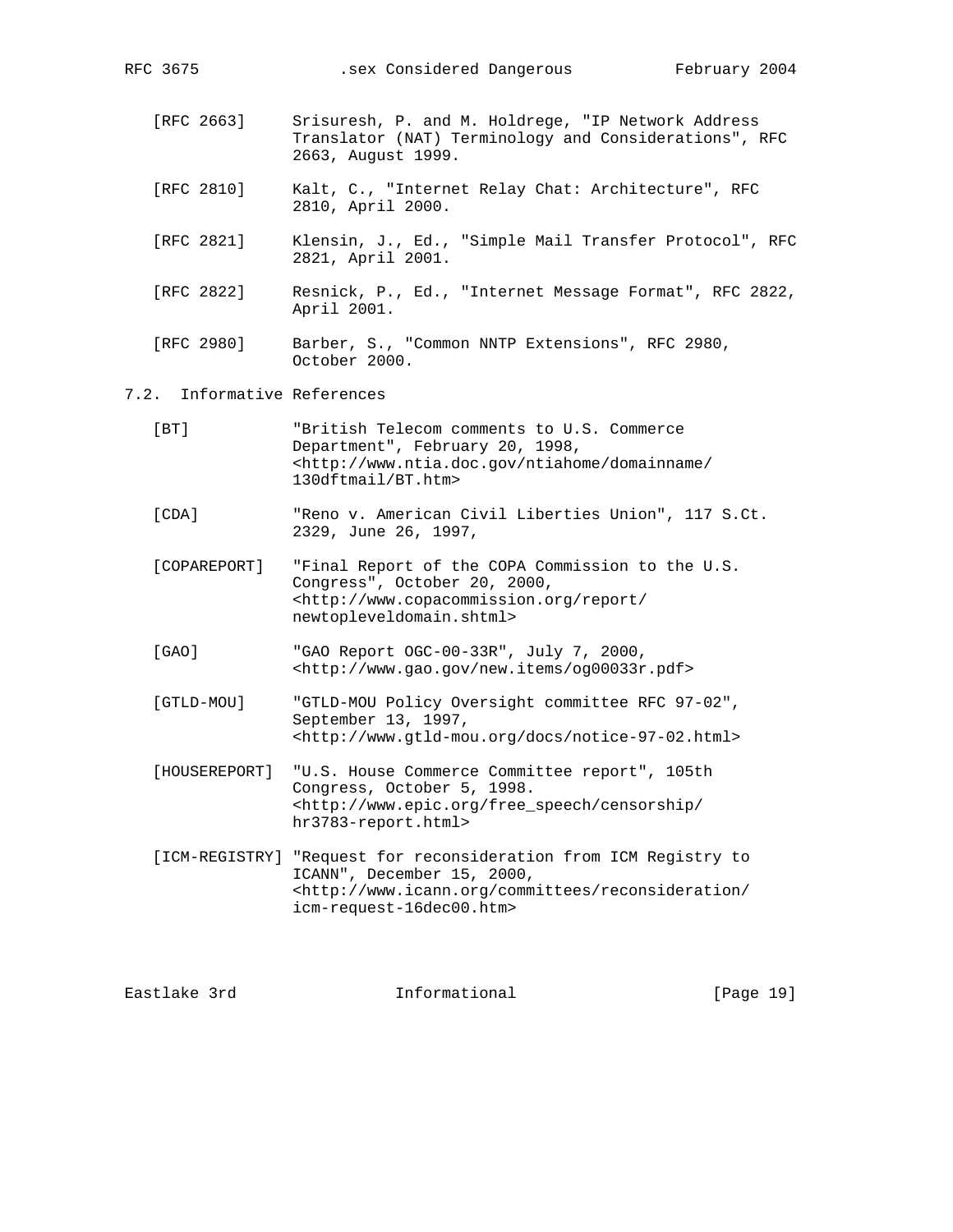- [LIEBERMAN] "Testimony of Senator Joe Lieberman before Children's Online Protection Act Commission", June 8, 2000, <http://www.senate.gov/˜lieberman/press/00/06/ 2000608958.html>
- [RFC 1034] Mockapetris, P., "Domain Names Concepts and Facilities", STD 13, RFC 1034, November 1987.
- [RFC 1715] Huitema, C., "The H Ratio for Address Assignment Efficiency", RFC 1715, November 1994.
- [RFC 2396] Berners-Lee, T., Fielding, R. and L. Masinter, "Uniform Resource Identifiers (URI): Generic Syntax", RFC 2396, August 1998.
- [RFC 2460] Deering, S. and R. Hinden, "Internet Protocol, Version 6 (IPv6) Specification", RFC 2460, December 1998.
- [RFC 2535] Eastlake, 3rd, D., "Domain Name System Security Extensions", RFC 2535, March 1999.
- [RFC 2606] Eastlake, 3rd, D. and A. Panitz, "Reserved Top Level DNS Names", BCP 32, RFC 2606, June 1999.
- [RFC 2811] Kalt, C., "Internet Relay Chat: Channel Management", RFC 2811, April 2000.
- [RFC 2812] Kalt, C., "Internet Relay Chat: Client Protocol", RFC 2812, April 2000.
- [RFC 2813] Kalt, C., "Internet Relay Chat: Server Protocol", RFC 2813, April 2000.
- [RFC 2854] Connelly, D. and L. Masinter, "The 'text/html' Media Type", RFC 2854, June 2000.
- [RFC 3513] Hinden, R. and S. Deering, "Internet Protocol Version 6 (IPv6) Addressing Architecture", RFC 3513, April 2003.
- [RFC 3514] Bellovin, S., "The Security Flag in the IPv4 Header", 1 April 2003.
- [WARSHAVSKY] Congress weighs Net porn bills," CNET article, February 10, 1998, <http://news.cnet.com/ news/0-1005-200-326435.html>

Eastlake 3rd Informational [Page 20]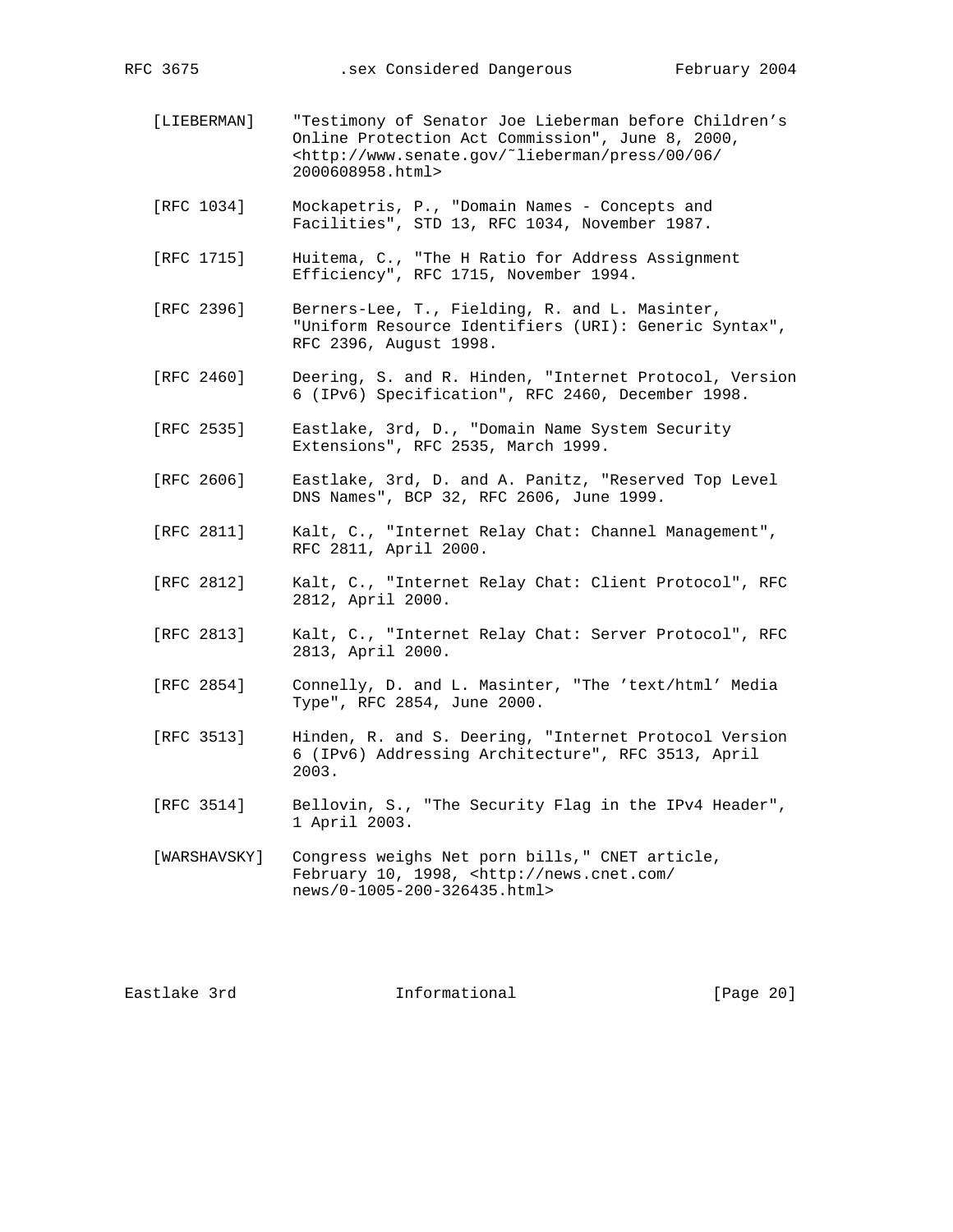# 8. Acknowledgement

 The contribution and efforts of Declan McCullagh, who wrote substantially all of sections 2 and 3 of this document, are gratefully acknowledged.

9. Authors' Addresses

 Donald E. Eastlake 3rd Motorola Laboratories 155 Beaver Street Milford, MA 01757 USA

 Phone: +1-508-786-7554 (w) +1-508-634-2066 (h) EMail: dee3@torque.pothole.com

Eastlake 3rd **Informational** [Page 21]